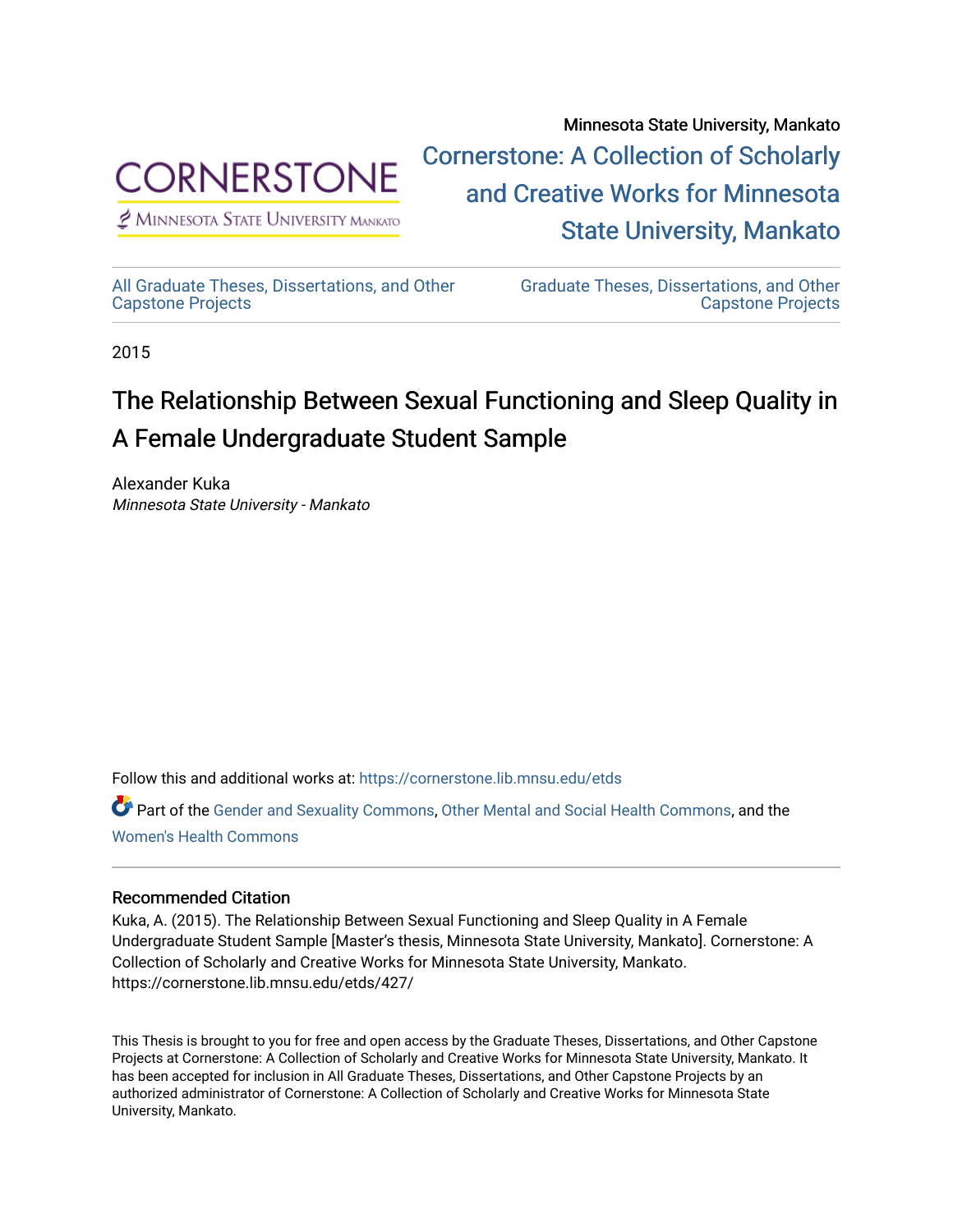# THE RELATIONSHIP BETWEEN SEXUAL FUNCTIONING AND SLEEP QUALITY IN A FEMALE UNDERGRADUATE STUDENT SAMPLE

BY

# ALEXANDER KUKA

# A THESIS SUBMITTED

# IN PARTIAL FULFILLMENT

# OF THE REQUIREMENTS FOR THE DEGREE

# MASTER OF ARTS

IN

# CLINICAL PSYCHOLOGY

# MINNESOTA STATE UNIVERSITY, MANKATO

MANKATO, MN

SPRING 2015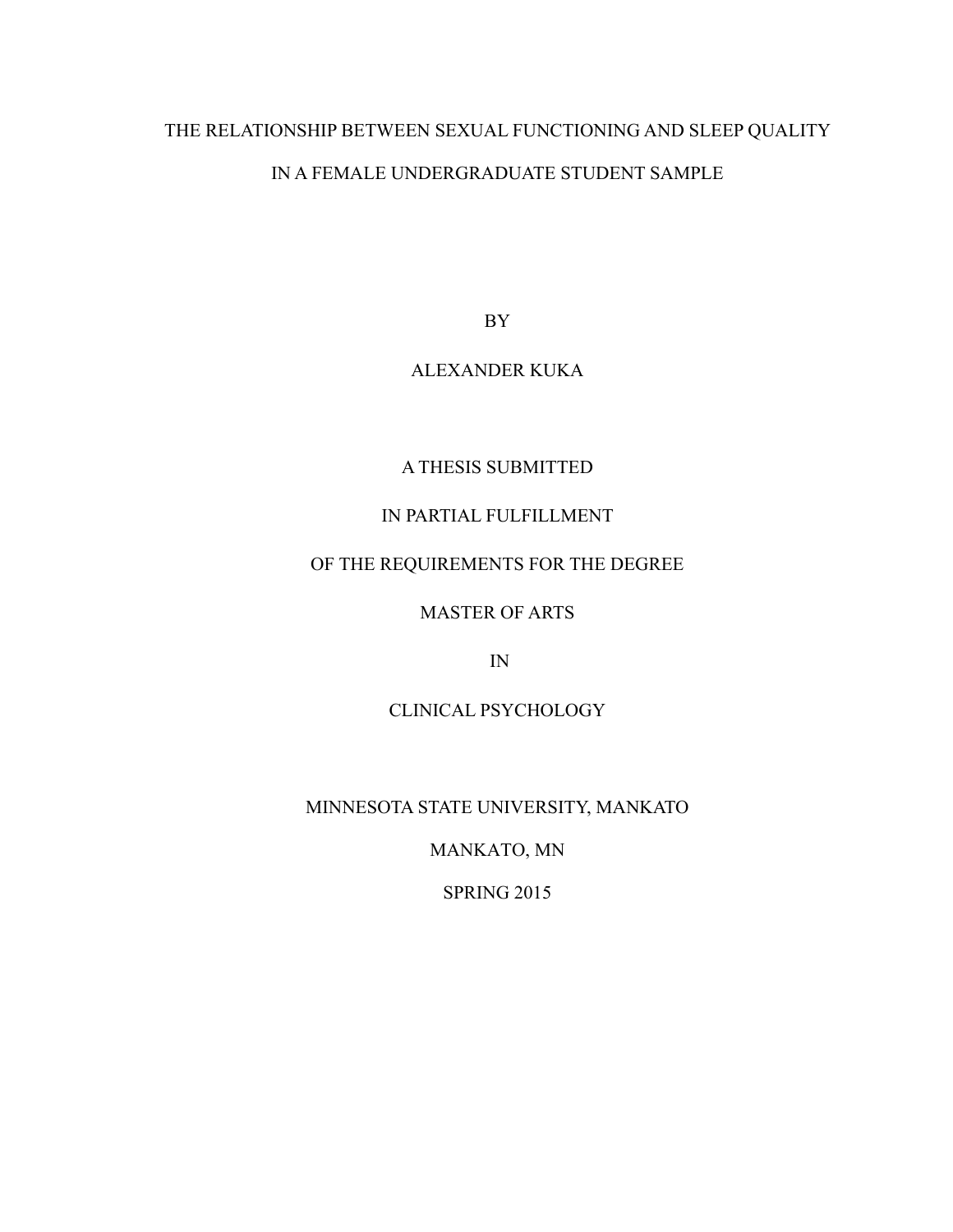Date  $\Box$ 

This Master's Thesis has been examined and approved.

Examining Committee:

Eric Sprankle, Psy.D., Chairperson

Jeffrey Buchanan, Ph.D.

Donald Ebel, Ph.D.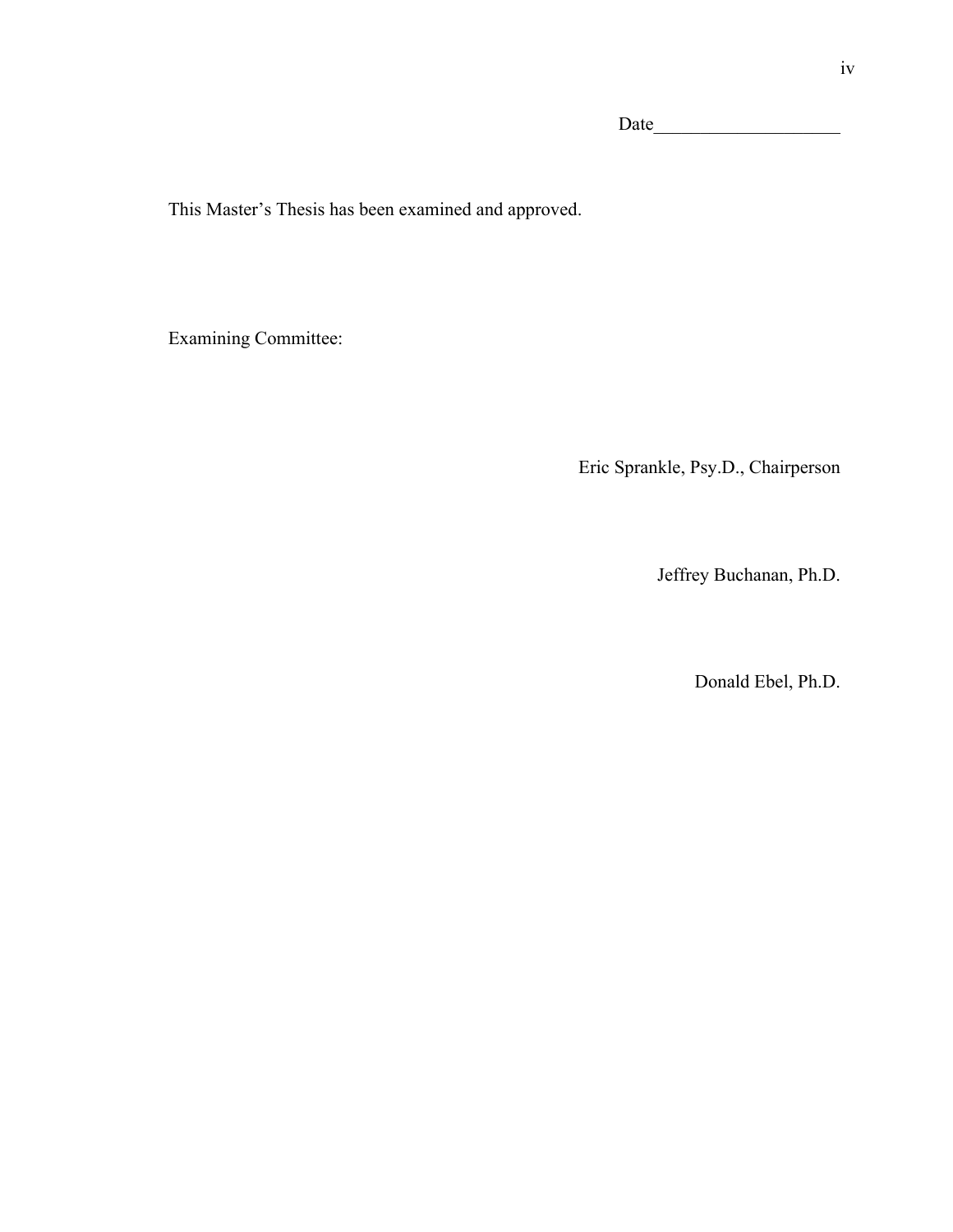## Abstract

A relative lack of literature exists regarding the relationship between sexual functioning and sleep quality in women. The current study assessed these constructs in a sample of 260 undergraduate female students via online administration of relevant measures for sleep quality, sexual functioning, stress, and medical conditions and prescription medications. The relationship between sleep quality and sexual functioning was positive but not significant, even when controlling for relevant variables such as stress. As such, future research might seek to clarify this relationship and to identify variables that mediate or moderate this relationship.

*Keywords:* sleep quality, sexual functioning, stress, medical conditions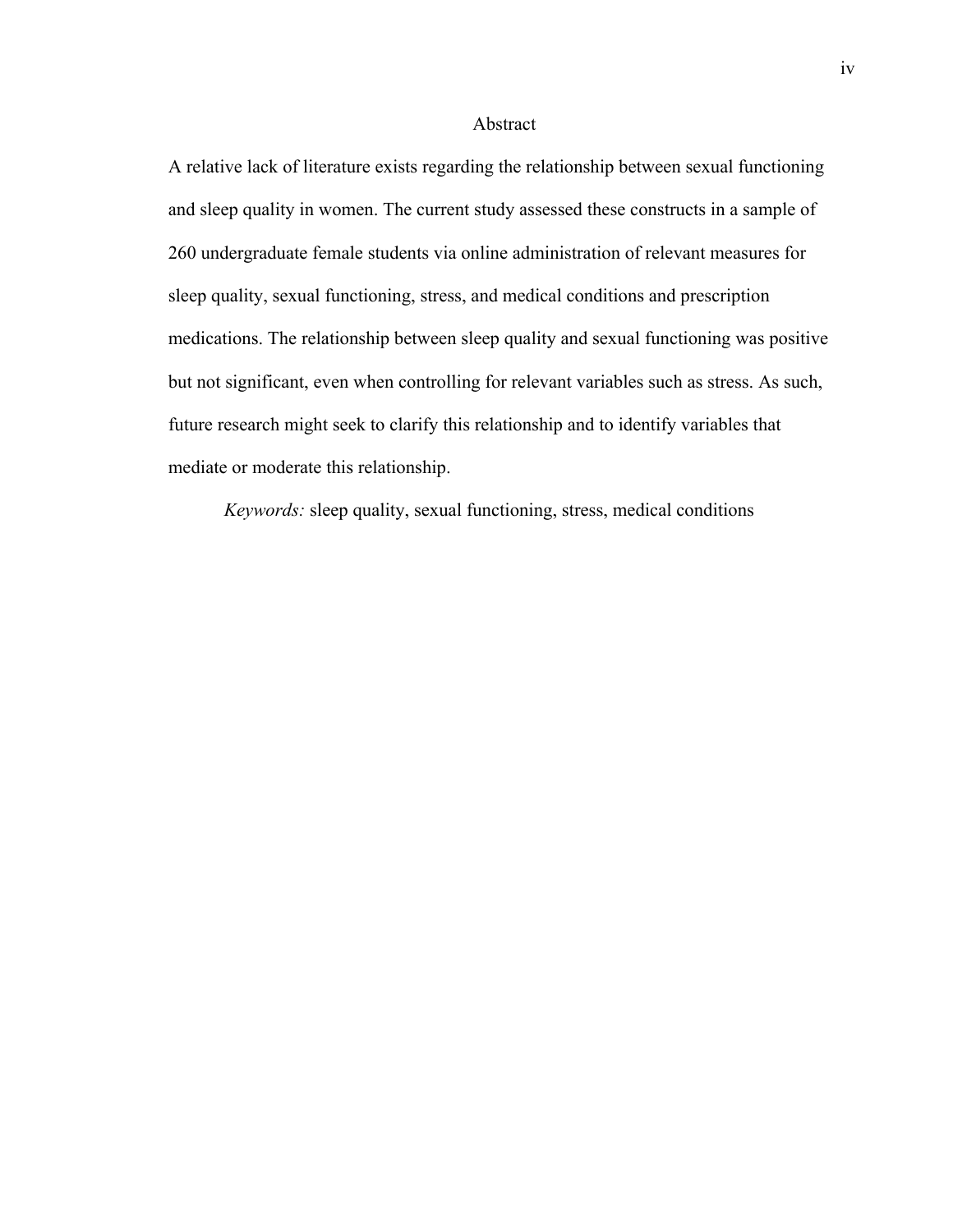### Acknowledgements

I want to acknowledge and extend endless thanks to my advisor, Dr. Eric Sprankle, without whom this project would not have been completed. Thank you, Eric, for your support and wisdom. Additionally I want to thank the other members of my thesis committee, Drs. Jeff Buchanan and Don Ebel, for their input and help throughout the completion of my project. I would also be remiss if I did not thank my family and friends in Indiana for their moral support while I worked on my thesis, and for always maintaining an interest in my process and results (or at least putting on Oscar-worthy performances). Last but not least, I would like to thank all of the clinical students and professors for commiserating with me and for always having their doors open, respectively. I will always cherish my time in Mankato; thank you all and go Mavericks.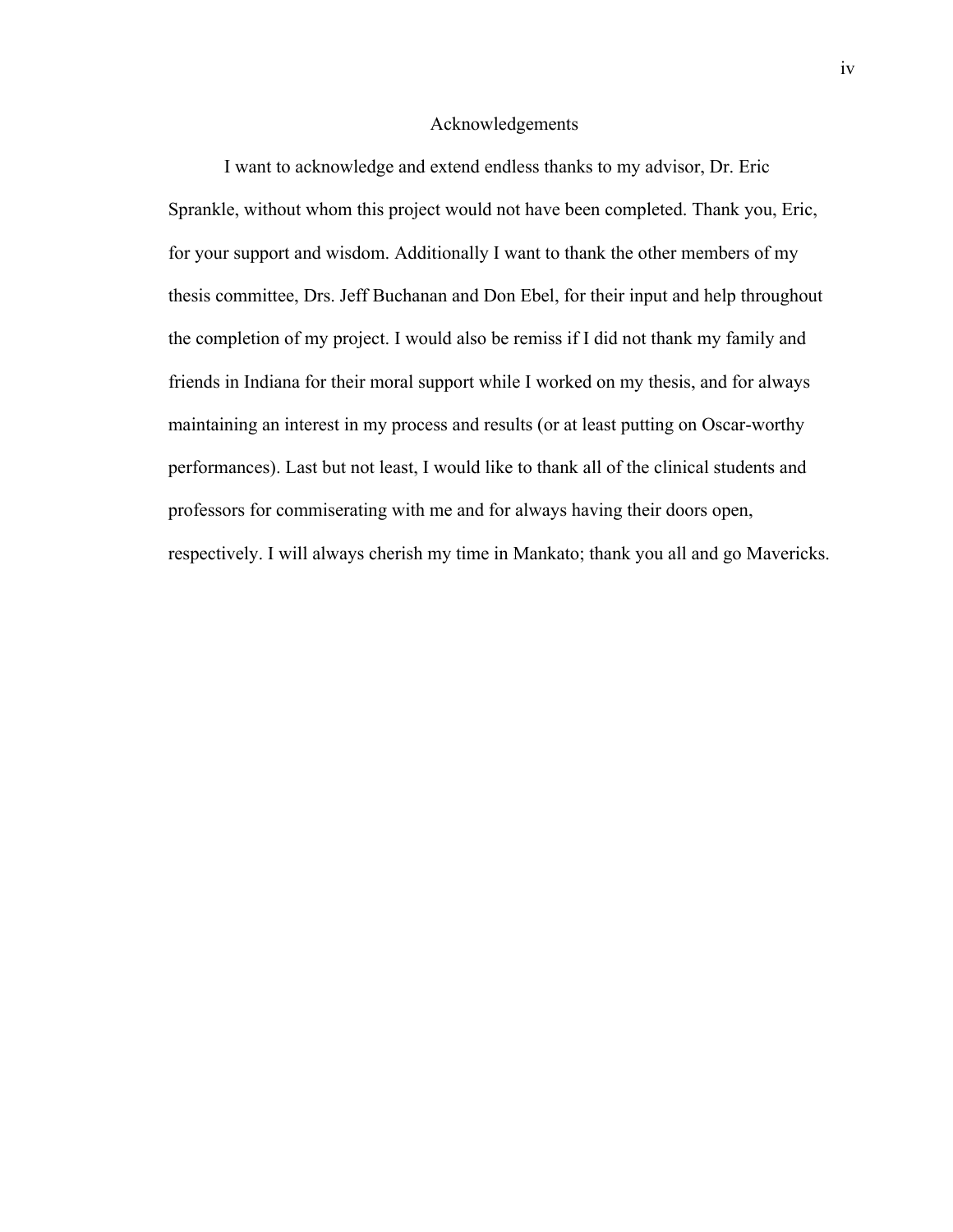The Relationship Between Sexual Functioning and Sleep Quality in a Female Undergraduate Student Sample

## **Introduction**

Though both sexual activity and sleep are nearly ubiquitous biological processes, little research has been conducted examining the relationship between the two. This is especially the case for women. A majority of research involving sleep quality and sexual functioning centers on sexual correlates of specific sleep disorders in men, making such research about women conspicuous by its absence. The most prominent sleep disorder addressing sleep and sex in the scientific literature is obstructive sleep apnea (OSA), a disorder characterized by repeated periods of irregular or halted breathing during sleep due to upper airway obstruction (Arruda-Olson, Olson, Nehra, & Somers, 2003). This preponderance of research about men might be less a result of androcentrism than of patient demographics; the prevalence of OSA is approximately 3 to 7% for adult men but 2 to 5% for adult women (Punjabi, 2008). However, the American Academy of Sleep Medicine (2014) estimated that at least 25 million Americans currently suffer from OSA, and that 26% of American adults between the ages of 30 and 70 might suffer from OSA. Though OSA is the most often-researched sleep disorder for which sexual functioning is assessed by a wide margin, it not the only sleep disorder with sexual symptomatology; sexual dysfunction is a common symptom of many disorders of the sleep cycle. For instance, individuals with narcolepsy, a sleep disorder that causes excessive daytime sleepiness, REM sleep disturbances, and sleep paralysis, frequently suffer from sexual dysfunction (Penn State Hershey Medical Center, 2013). The classic narcolepsy symptoms of daytime sleepiness and an overwhelming need for sleep may reduce libido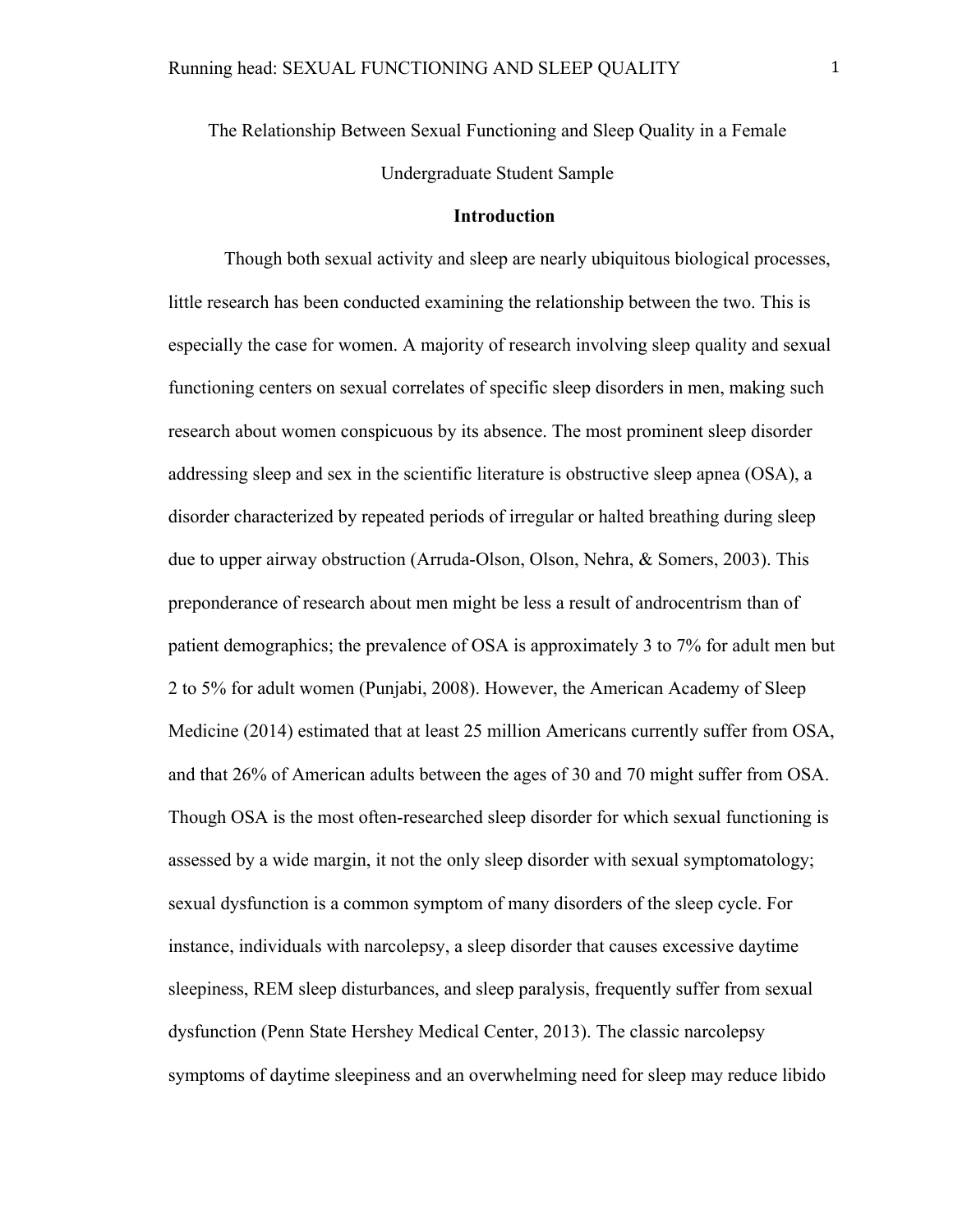and sexual functioning, as biological resources are prioritized toward sleep. Additionally, the fact that nocturnal erections occur in REM sleep and REM sleep is disrupted in narcolepsy cannot be ignored, though few studies have assessed sexual functioning in narcolepsy even prospectively.

### **OSA and Sexual Functioning in Men**

A boon to research about OSA in men is its established relationship with an objective biological indicator of male sexual functioning: Erectile dysfunction (ED). Erection is a phenomenon acted upon by many biological mechanisms, such as neural processes of brain regions associated with responsive sexual arousal, autonomic nervous system activation, neurochemical release, and vasodilation (Awad, Alsaid, Bessede, Droupy, & Benoît, 2011). In terms of ED treatment in OSA, Perimenis et al. (2004) found that ED symptoms improved more in men taking sildenafil (i.e., Viagra) than in men using nightly continuous positive airway pressure (CPAP) over 12 weeks, and thus suggested that ED might be better managed through ED-specific pharmaceuticals such as sildenafil than through treatment of the underlying condition itself. Though sildenafil appears to relieve symptomatic concerns of ED more than CPAP because of its direct mechanism of action (acting on one culpable enzyme versus increasing oxygenation of blood through continuous breathing), this pharmacology does not attempt to correct nightly hypoxic episodes that might lead to the enzymatic dysregulation upon which sildenafil acts.

Though sildenafil appears effective at treating the OSA symptom of ED, CPAP is designed to treat OSA itself. Treatment with CPAP has been found to be more effective than antidepressant medications alone in the treatment of ED in men with severe OSA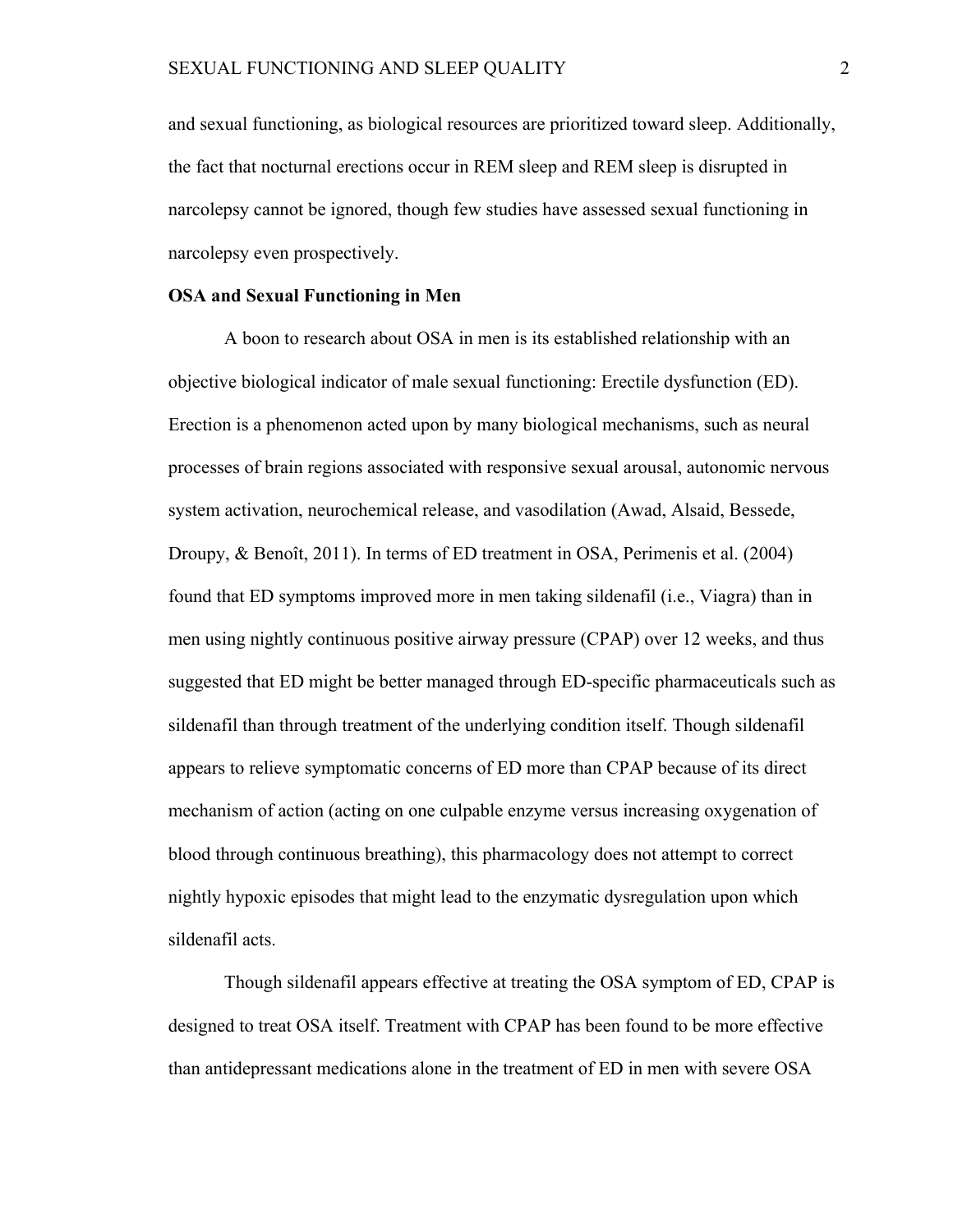(Taskin et al., 2010). These findings support the improvement of ED in patients under CPAP treatment observed by Perimenis et al. (2004) and suggest that CPAP might be a particularly effective treatment for ED in individuals with a more severe OSA presentation, especially with long-term treatment adherence. Long-term CPAP use has in fact been associated with an improvement in overall sexual life satisfaction (Petersen, Kristensen, Berg, & Midgren, 2013). Potential barriers to CPAP treatment adherence include discomfort with the CPAP mask and device, difficulty maintaining a routine or generalizing treatment, and concern over negative reactions to the device from bed partners.

### **Sleep Quality and Sexual Functioning in Women**

Though sexual dysfunction in OSA is well described in men, it is not defined as well for women (Subramanian et al., 2010). Research about sexual functioning in men centers on the more objective symptom of ED, but research using objective measures of sexual arousal in women is lacking. Women with OSA have lower levels of progesterone, estradiol, and 17-OH-progesterone than healthy controls when matched for age and menstrual cycle phase (Netzer, Eliasson, & Strohl, 2003), suggesting that some combination of mechanisms with OSA contribute to sex hormone dysregulation in women. Despite this finding, physical measures of sexual dysfunction in women are not widely utilized. One possible method of examining the relationship between sleep disorders and sexual functioning that would use objective measures is measuring vaginal vasocongestion with a vaginal photoplethysmograph, though objective results of this device do not always correspond to women's subjective reports of sexual arousal (Laan,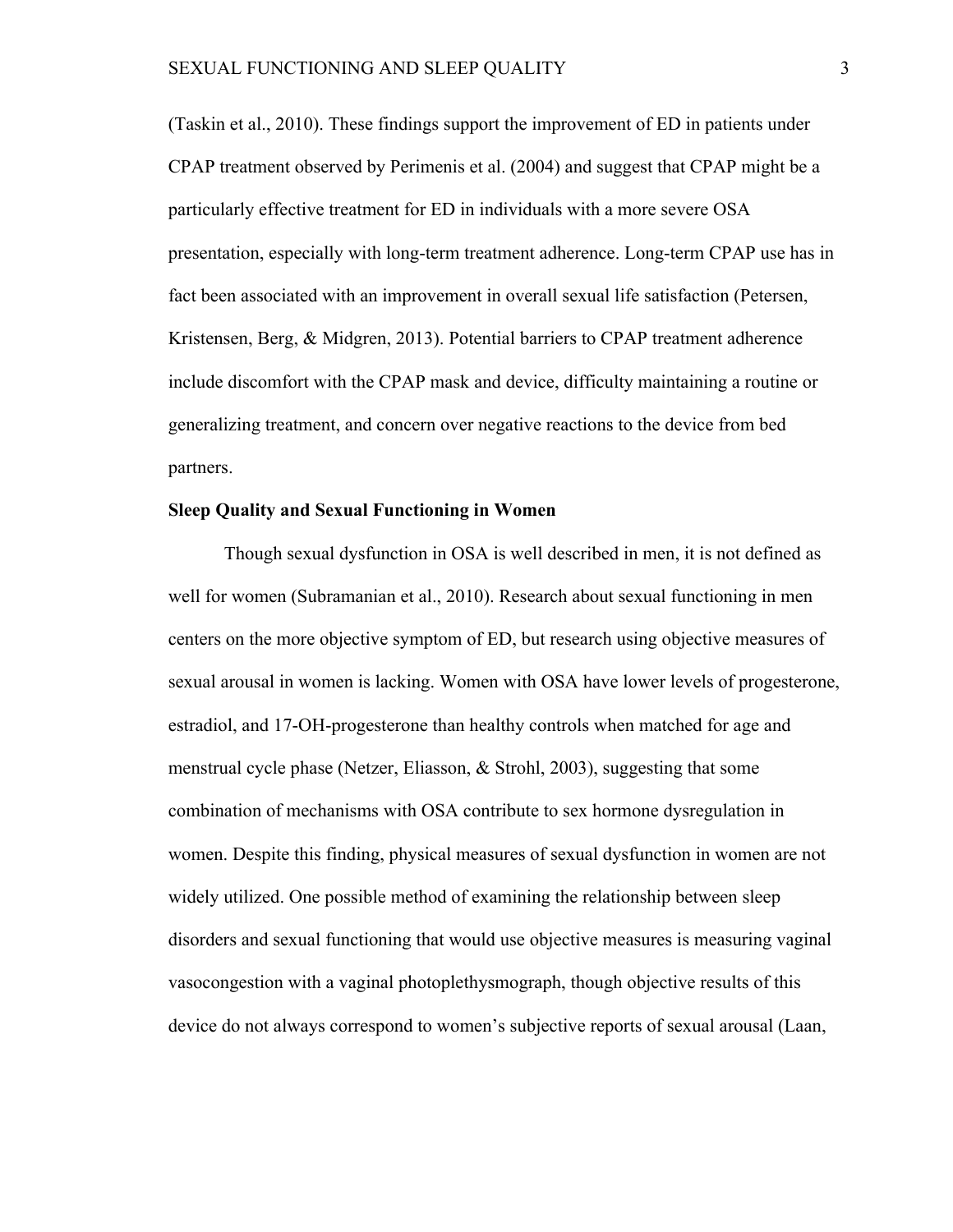Everaerd, & Evers, 1995). Thus, this method might be limited to only comparing vasocongestion between women with and without OSA.

Köseoğlu et al. (2007) were the first to examine the specific relationship between sexual functioning and disordered sleep symptoms, including sleepiness, in women with OSA. Twenty-five patients were trichotomized into mild, moderate, or severe OSA groups based on their respiratory disturbance index from polysomnography. Demographic information, medical history, polysomnography results, and frequency of intercourse per month for patients were assessed, and patients completed the Sexual Function Questionnaire Version 2 and the Epworth Sleepiness Scale. Köseoğlu et al. found significantly decreasing scores on the Sexual Function Questionnaire domains of *Desire* ( $p = .007$ ), *Sensation* ( $p = .006$ ), *Lubrication* ( $p = .045$ ), *Orgasm* ( $p = .026$ ), and *Partner Relationship* ( $p = .023$ ) as severity of OSA increased. However, the domain scores of *Pain* and *Enjoyment* did not significantly change across OSA severity groups. Thus, Köseoğlu et al. posited that OSA negatively affects sexual functioning in women independent of age or comorbid conditions.

Subramanian et al. (2010) extended the examination of sexual functioning among women with OSA. Twenty-one premenopausal women with OSA and eleven healthy premenopausal women were administered the Female Sexual Function Index (FSFI) and the Profile of Mood States scale. Total scores on the FSFI below 23, indicating less satisfactory sexual functioning, were labeled *poor*. Though the group means for the mood scale of women with OSA and controls were not significantly different, eleven of the 21 OSA patients had poor FSFI scores but none of the control participants had poor scores. Further analysis of FSFI domain scores found that the domains of *Arousal, Lubrication,*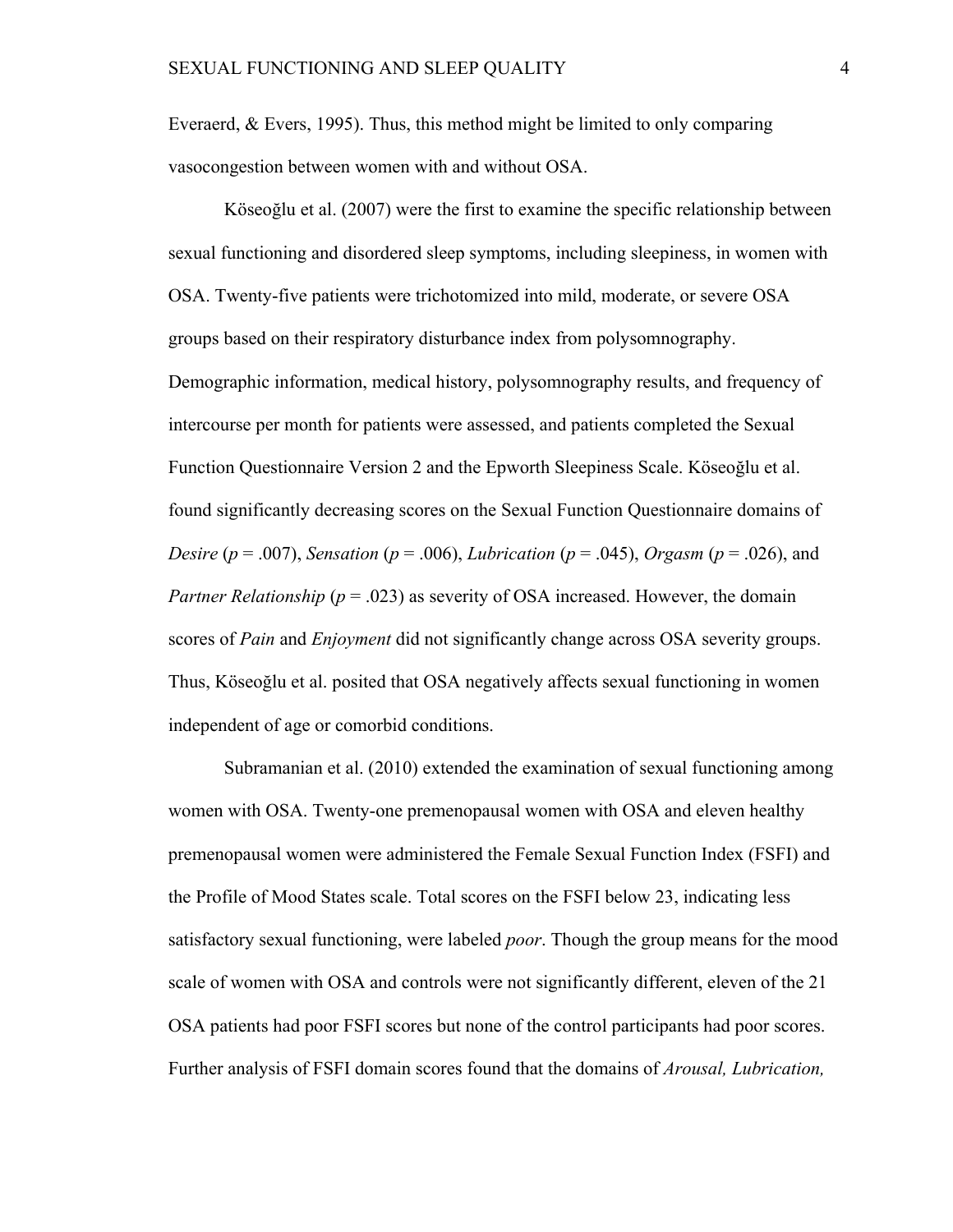*Orgasm, Satisfaction*, and *Pain*, as well as total FSFI score, were significantly lower in women with OSA than in healthy controls. Only the domain of *Desire* was not significantly lower in OSA patients. Subramanian et al. noted agreement between their findings and those of Köseoğlu et al. (2007), in that both demonstrated a high prevalence of decreased sexual functioning in women with OSA.

### **Biological Factors of Sleep Quality and Sexual Functioning**

Both sleep and sexual activity are biologically endogenous and maintained processes. Thus, sleep or sexual dysfunction indicates the presence of biological dysregulation, regardless of whether the etiology of the sleep or sexual dysfunction was organic or psychogenic. Other factors affecting both sleep quality and sexual functioning include chronic pain conditions and pharmaceutical treatments.

**Sleep quality.** Sleep is typically entrained to occur on an approximately 24-hour *circadian rhythm*, with an optimal sleep duration of seven to nine hours for adults. However, this cycle is maintained or influenced by exogenous environmental cues called *Zeitgebers* (Kooij & Bijlenga, 2013). Examples of Zeitgebers are ambient light or sunlight, temperature, exercise, diet, and pharmaceutical treatments. Alterations to any Zeitgebers affect the human body's natural circadian rhythm and can entrain a new rhythm based on ambient cues (Kooij & Bijlenga, 2013). Sleep is neurologically generated and maintained, with circadian rhythm control arising from a small region of the hypothalamus called the *suprachiasmatic nucleus* (Moore, Speh, & Leak, 2002). This region is situated in close proximity to the optic nerves and receives cues from ambient light, then transmits information about daily light patterns to the *pineal gland*. The pineal gland in turn secretes the chemical *melatonin* in a circadian fashion with higher secretion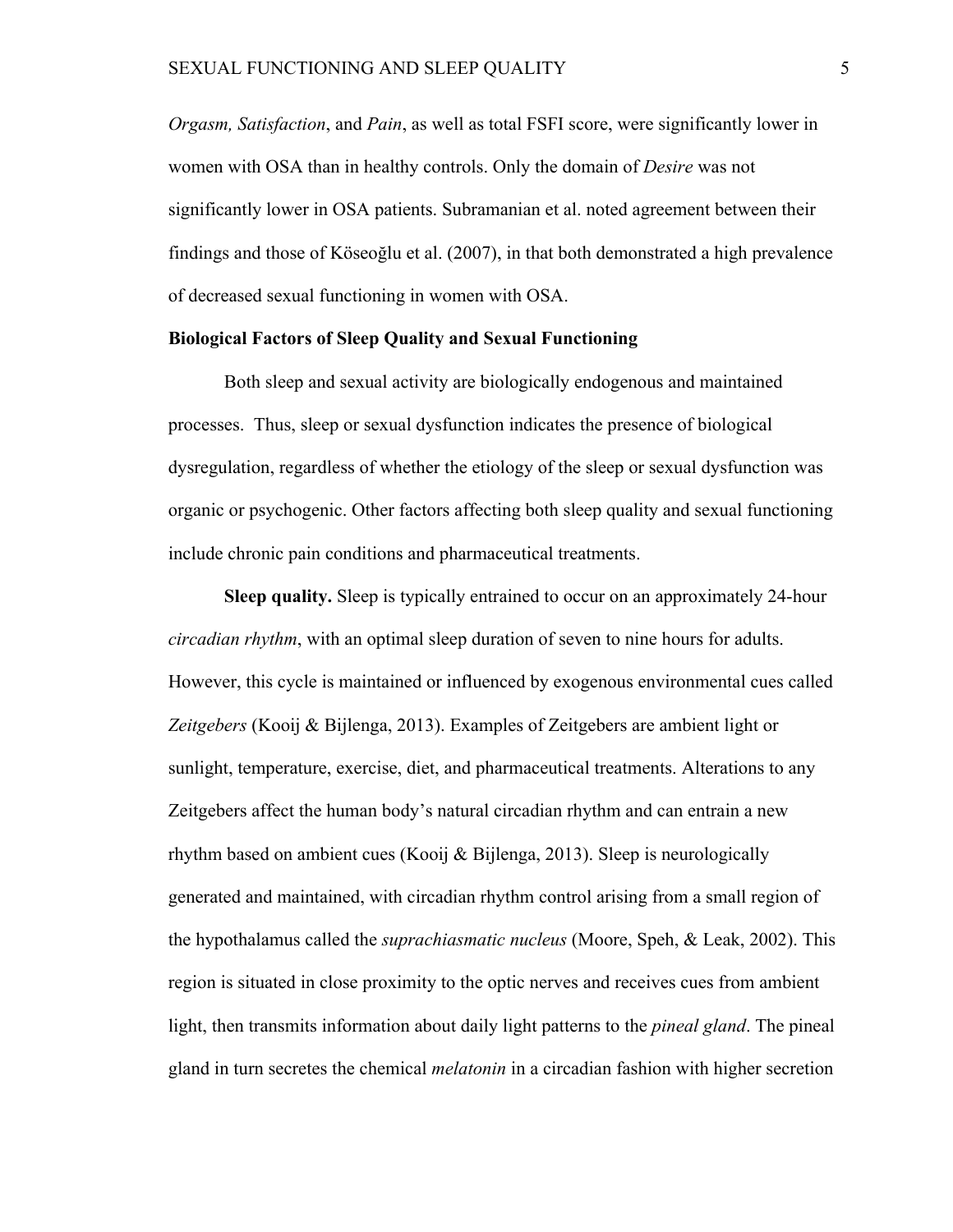levels at night (Kooij & Bijlenga, 2013)*.* Melatonin promotes sleep in anticipation of darkness. Thus, light as a Zeitgeber appears to be integral to sleep rhythm maintenance.

The American Academy of Sleep Medicine divides sleep into four separate stages (Silber et al., 2007). These four stages are neurologically induced during typical sleep, and they follow a relatively consistent cycle each night given a stable circadian rhythm. These stages are further subdivided based on the type of sleep that occurs during that stage: Rapid eye movement (REM) sleep or non-REM (NREM) sleep, and the stages are largely defined by the frequency of electrical activity in the brain. Stage 1 is the first NREM stage and is defined by the transition between wakefulness and sleep. Stage 2 is the second NREM stage, in which the sleeper is more difficult to awaken. Stage 3 is the third NREM stage often colloquially referred to as "deep sleep." In Stage 3 sleep, the sleeper exhibits sharply decreased responsiveness to environmental cues. The final stage is REM sleep, in which the sleeper's muscles are almost totally paralyzed and the eyes quickly move. This stage has a relatively high volume of dreams compared to NREM sleep stages, and neural activity resembles that of an individual who is awake. Humans typically descend from wakefulness into Stages 1 through 3, then experience REM sleep as they ascend into a period of brief wakefulness; this cycle repeats a few times each night with REM periods increasing in duration and Stage 3 decreasing as the night continues, with each cycle lasting approximately 90 to 110 minutes (National Institute of Neurological Disorders and Stroke, 2014). Though the basic structure of sleep cycles is the same across humans, sleep is by no means monolithic. Gender differences related to sleep maintenance have been documented in several examinations of sleep in men and women. For instance, women report longer sleep durations than men, especially in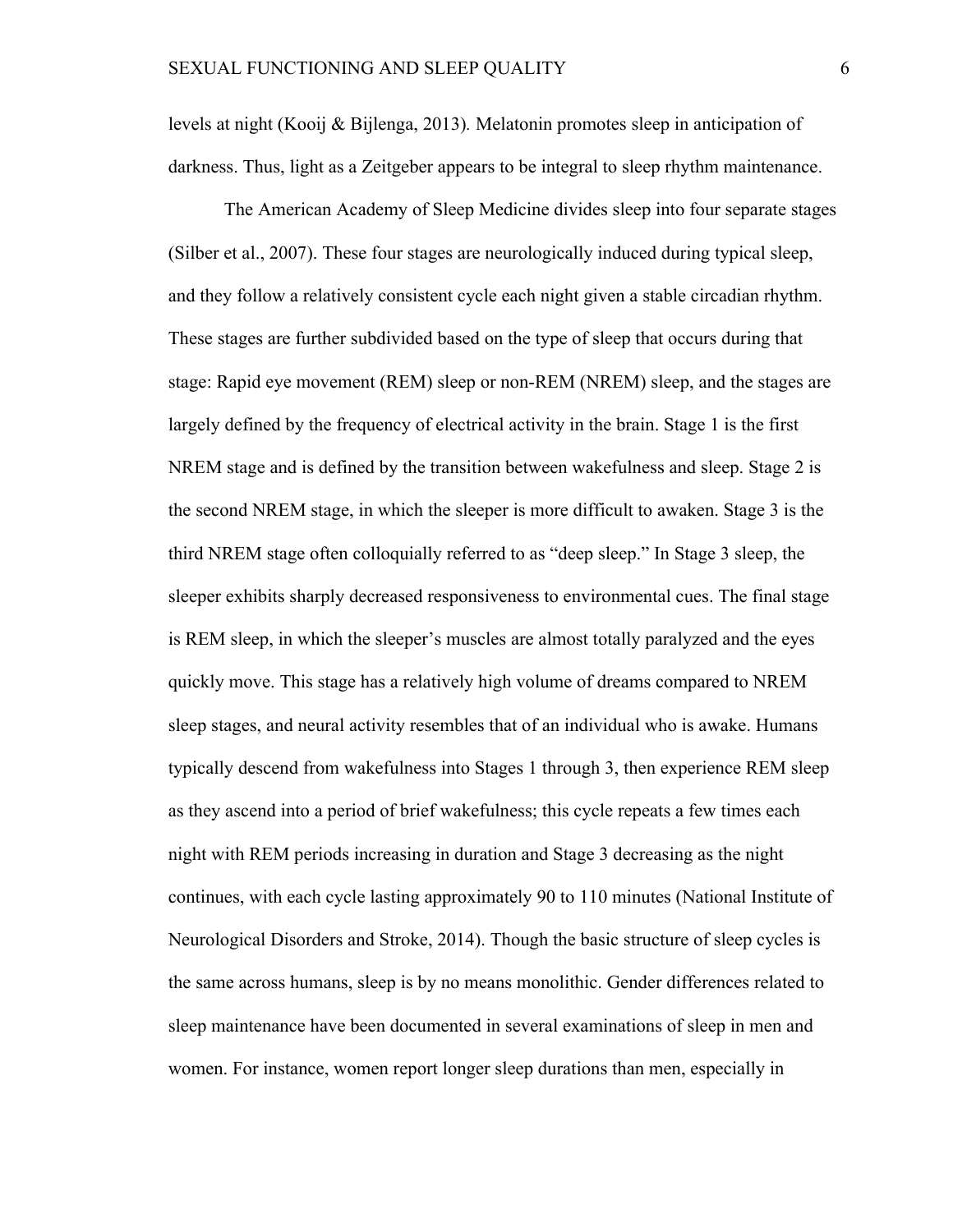adulthood (Basner et al., 2007; Burgard & Ailshire, 2012). In the case of college undergraduate women, sleep duration has also been found to increase as the semester progresses (Liguori, Schuna, & Mozumdar, 2011); however, subjective feelings of restfulness upon wakening were reported by less than half of all participants of both genders despite a sufficient mean sleep duration. Research regarding gender differences in sleep processes, especially in terms of sleep duration and sleep quality, has heretofore been conducted through psychosocial and interpersonal lenses.

As it is a biological imperative, sleep is a requisite for the maintenance of both physical and mental health. Sleep debt can have a cumulative, deleterious effect on human psychological and physiological processes, including emotion, cognitive function, and physical health. A consistent sleep cycle is thus vital to better overall health and is essential if better sleep quality is to be obtained. Though not all individuals who experience sufficient sleep duration or stages will feel well rested, proper physiological maintenance is dependent on the sufficient occurrence of sleep stages. In OSA, sufferers briefly stop breathing during sleep, decreasing blood oxygenation and waking the sufferer perhaps dozens of times during a typical night's sleep. This disrupts the sleep stages, affecting the physiological regulatory mechanisms that occur in a proper sleep cycle. Insomnia sufferers cannot fall asleep, interrupting their naturally entrained circadian rhythms, and often turn to Zeitgebers such as pharmaceuticals to induce sleep. Narcolepsy sufferers often drop into REM sleep within a few minutes of sleep onset instead of progressing through the NREM stages first, which disrupts the typical sleep cycle. This shortens the amount of time spent in Stage 2 and 3 during a given night, and the daytime sleepiness and REM disturbances are compensatory for altered nighttime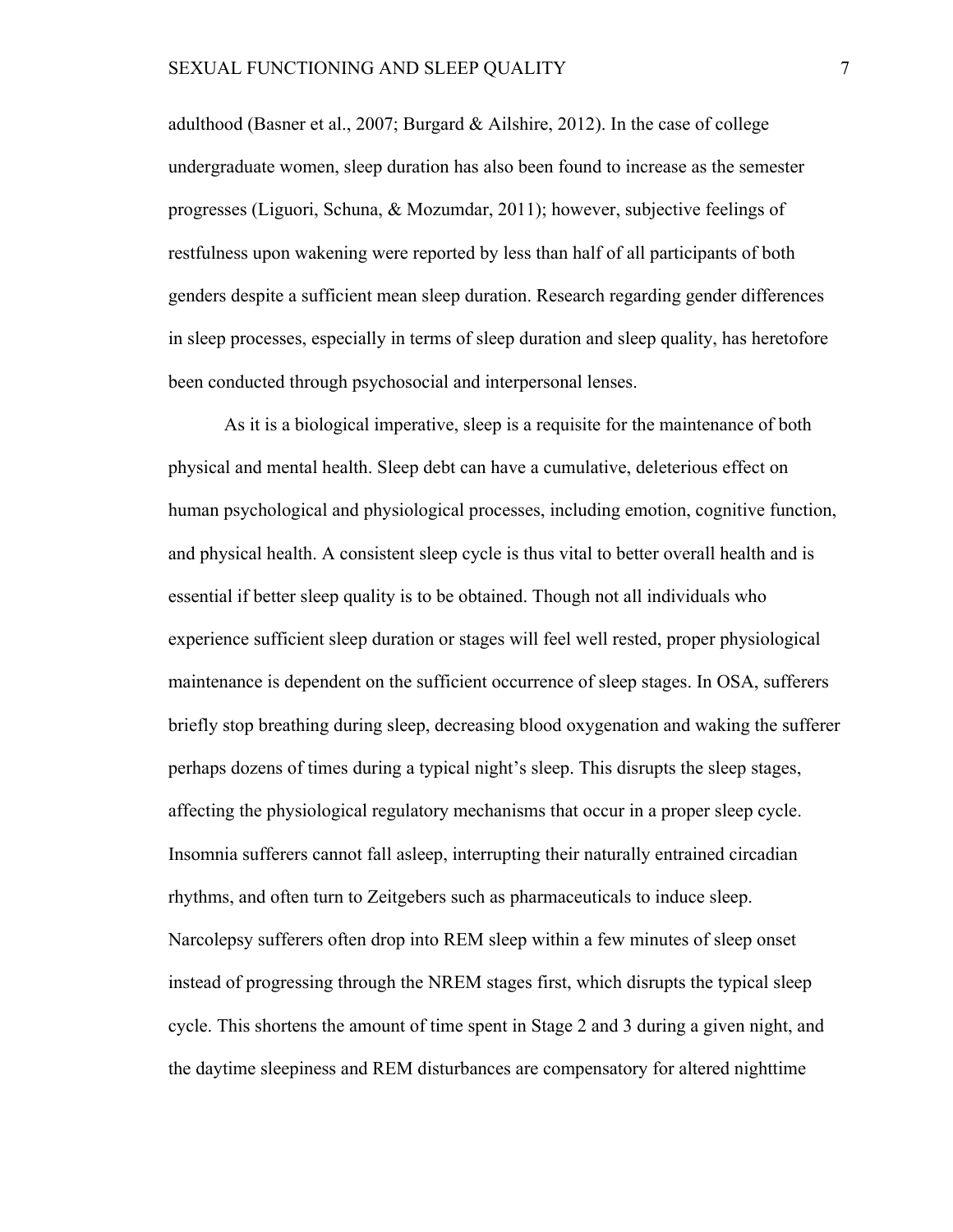sleep. Sleep disorders are thus a reflection of dysregulation of the natural sleep cycle produced endogenously, though methods of compensation such as caffeine and psychological states such as anxiety or depression might catalyze, propagate, or exacerbate this dysregulation.

However, it must be said that a sleep disorder diagnosis is not a prerequisite for unsatisfactory sleep quality. Sleep quality as its own construct involves elements of sleep duration, sleep hygiene, and subjective feelings of restfulness; because of the multifaceted nature of sleep, with environmental, psychological, and biological mechanisms at work, sleep quality should be a continuum-based construct. Instead of an individual having either typical or disordered sleep, this continuum would allow each individual to place her sleep quality on a line between complete dissatisfaction and complete satisfaction with sleep.

**Sexual functioning.** Sexual arousal is a cascade of physiological and psychological responses that prepare the body for sexual activity in response to external or internal cues such as sexual stimulation or fantasizing. In women, the biological mechanisms of sexual arousal include vaginal lubrication and engorgement of the genitals, which are mediated by vasodilation and reflexive nervous system responses and feedback (Kim, Christianson, & Traish, 2004). Dysfunctions in these physiological processes are criteria for the diagnosis of Female Sexual Interest/Arousal Disorder in the *DSM-5* (American Psychiatric Association, 2013), which combines symptoms of decreased biological response with decreased subjective sexual interest. Because of the complexity of both the biological and psychological mechanisms of arousal, sexual functioning is also best conceptualized as a continuum, with complete inability to become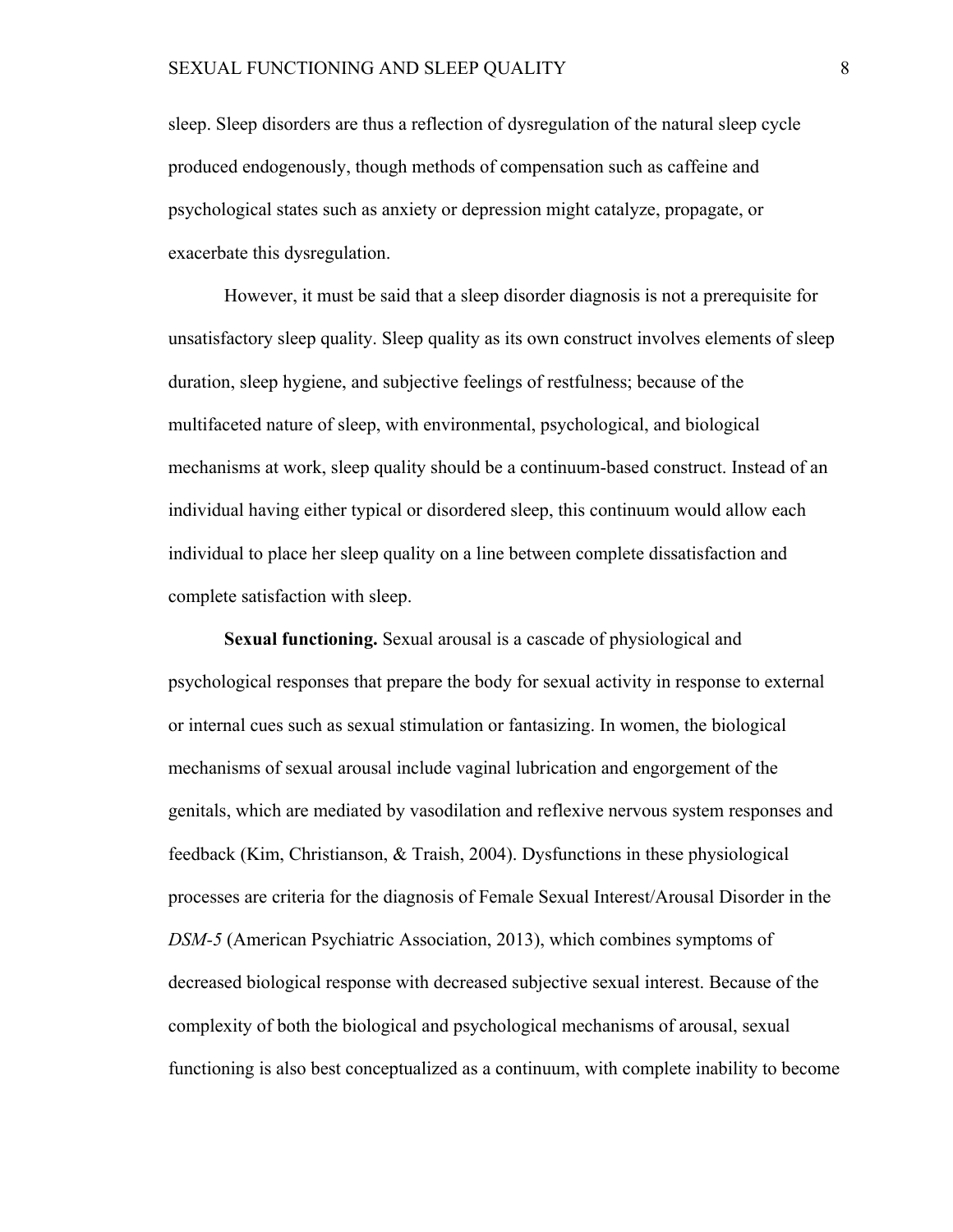aroused on one end and appropriate and sufficient arousal on the other. This contrasts with the historically categorical, binary diagnostic model of sexual functioning, in which a woman either had sexual dysfunction or did not.

**Chronic pain conditions.** Chronic pain is an incredibly prevalent health concern affecting many aspects of quality of life, including sexual functioning and sleep. The American Academy of Pain Medicine (2006) estimates that 100 million Americans suffer from some form of chronic pain, equating to over 30% of Americans. Headache is among the most prevalent chronic pain disorders, with migraine headache being of particular concern. Migraines affect 12% of Americans annually; an estimated 17% of women and 5.5% of men experience migraines, reflecting a three-to-one female-to-male prevalence ratio (Smitherman, Penzien, & Rains, 2013). Other common chronic pain conditions affect the low back, neck, and facial nerves.

Because of both the severity and duration of chronic pain, global quality of life is often affected. A common sequela of chronic pain is insomnia, in which the pain sensations are so severe or irritating that sleep cannot be adequately achieved. Additionally, chronic pain sufferers tend to fear an increase in their pain and consequently avoid exercise, further exacerbating both sleep dysfunction and pain levels. This is problematic, as two of the frontline behavioral treatments of chronic pain are improved sleep hygiene and increased exercise levels. Decreased sleep quality, lack of appropriate exercise, and pain state exacerbation thus contribute to a cyclical model of pain maintenance.

Depending on the level of impairment from either a primary medical condition with secondary pain or primary pain itself, sexual functioning may also be affected.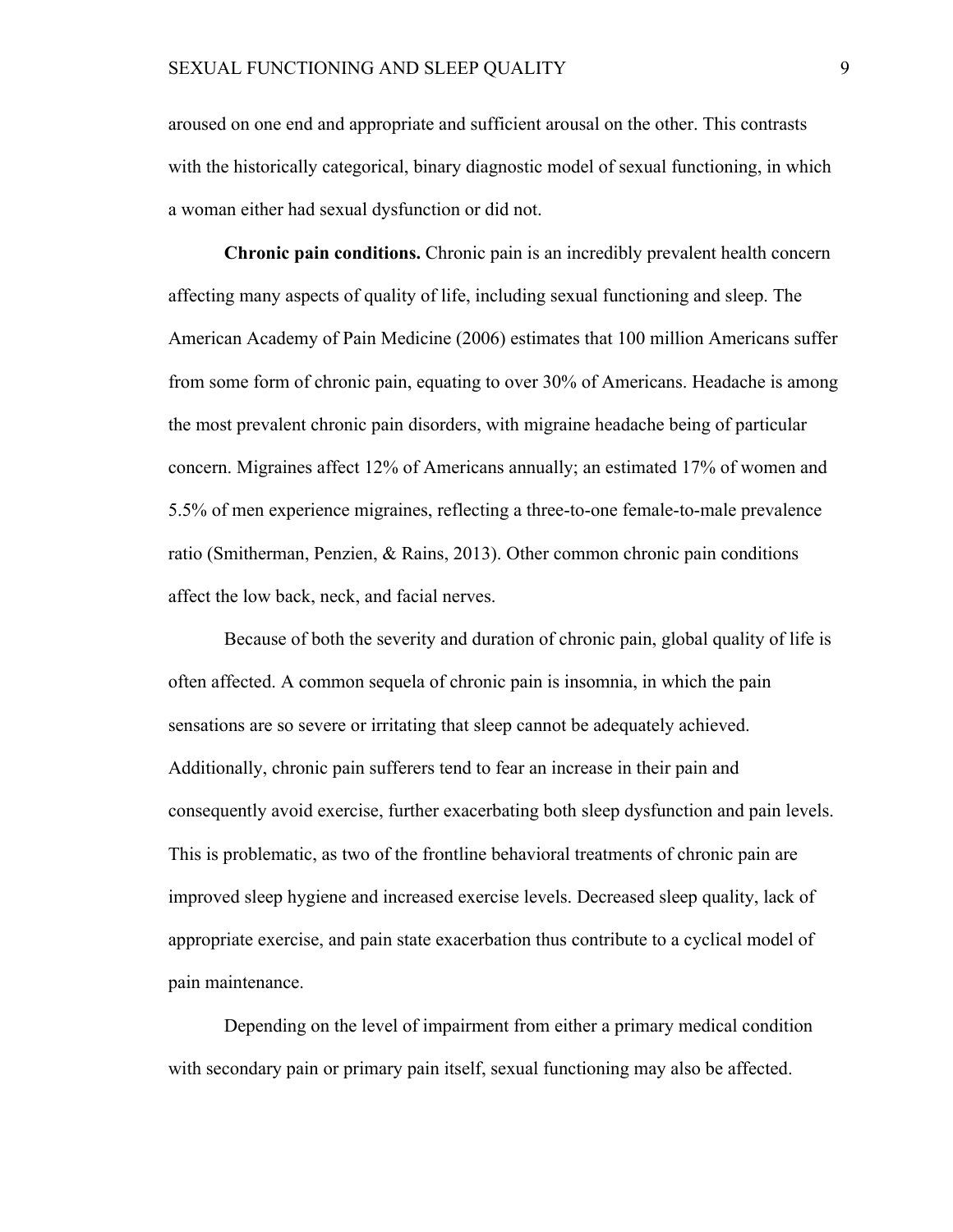Individuals with neuropathic pain may have hypersensitivity to touch, in which typically neutral or erotic touch may be painful or irritating, or they may experience decreased sensitivity in erogenous areas. As reflexive nervous system response and feedback are critical in the initiation and maintenance of sexual arousal, pain conditions caused by nerve dysfunction may interrupt the arousal input-output loop, causing decreases in subjective or physiological arousal levels. In this case, neurological deficits are directly interfering with sexual functioning, and the primary subjective result of these deficits is pain. Mechanical pain conditions caused by injury or illness may limit sexual activity based on affected areas as well; for instance, an individual with degenerative disc disease may be too distressed by his low back pain to mechanically achieve an erection or maintain it during sexual activity. If it is the case that there is little to no neurological dysfunction present, chronic pain may influence sexual function through psychological factors, e.g., pain as distraction or anxiety about performance.

**Pharmaceutical factors.** In an effort to alleviate symptoms of sexual dysfunction or poor sleep quality, the first-line treatment is often medication. Sexual dysfunction in women is notoriously difficult to treat with pharmaceuticals, though the effectiveness of medications such as sildenafil is being evaluated (e.g., Alexander et al., 2011). This is in stark contrast to ED in men, which is typically alleviated rapidly by medications such as sildenafil, tadalafil (Cialis), or vardenafil (Levitra). Though these medications do not treat underlying causes of sexual dysfunction, they can improve ED symptoms in the shortterm, and may provide some benefit to women in the future.

Medications that promote or alter sleep are often prescribed to treat a variety of sleep symptoms and disorders, including insomnia and excessive daytime sleepiness.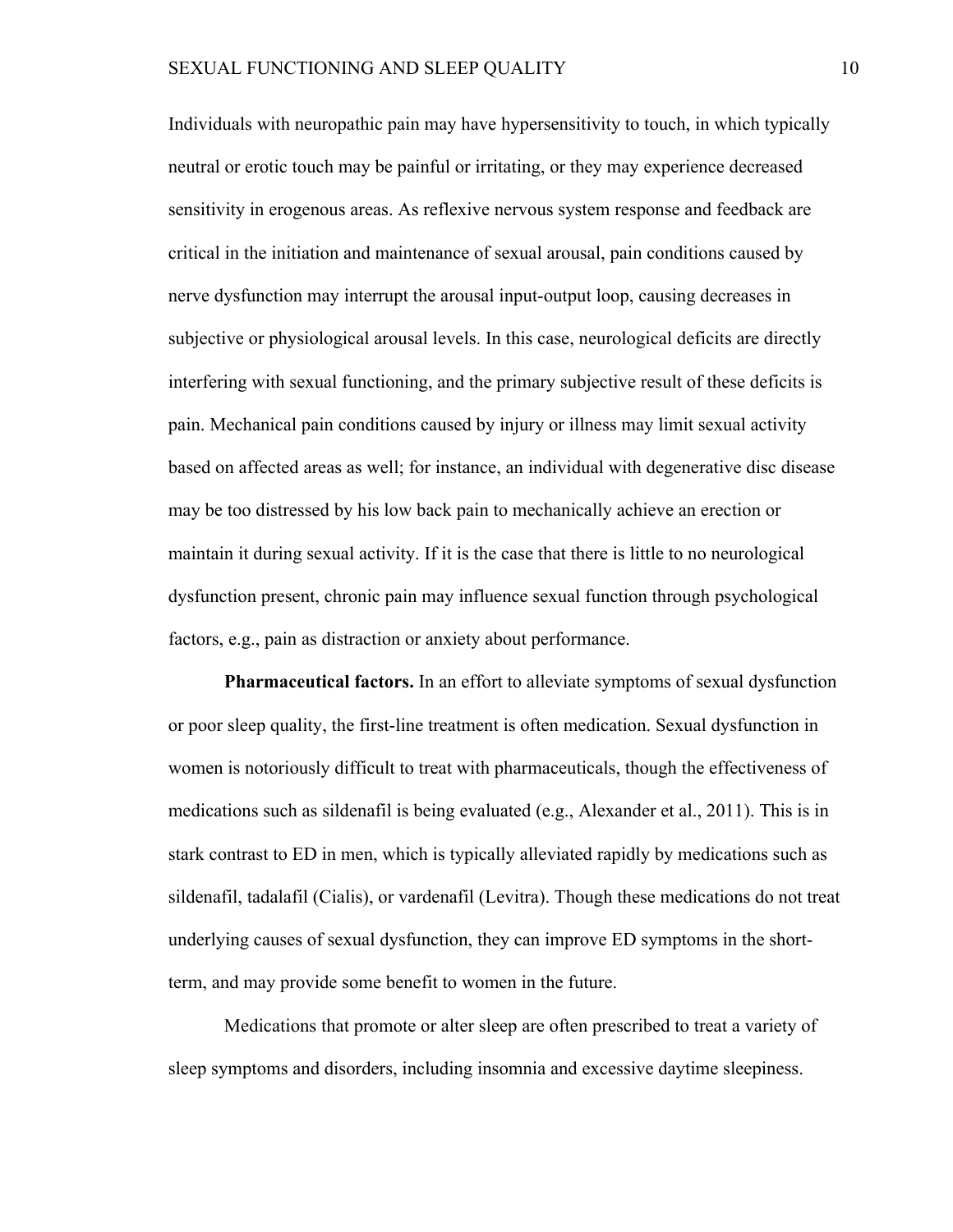Benzodiazepine medications such as clonazepam, alprazolam, and diazepam are often prescribed as hypnotics to induce sleep, but over longer administrations, these medications have an increasing risk of dependency. These medications are thus intended to break the cycle of sleeplessness in the short term as the sufferer makes lifestyle changes for symptom improvement and weans off the medicine. Nonbenzodiazepine hypnotic medications such as zolpidem and eszopiclone are similarly prescribed to induce sleep, and while these medications are less addictive than benzodiazepines, they still carry abuse potential if consumed above recommended dosage (Lajiness, 2008; Victorri-Vigneau et al., 2013). Conversely, individuals with circadian rhythm disruptions or excessive daytime sleepiness are often prescribed modafinil, a wakefulness-promoting medication, which is functionally opposite the hypnotics listed above. Medications such as modafinil are not inherently habit-forming, allowing reprieve from intrusive sleep in the long term.

Medications prescribed to treat chronic pain can affect both sleep quality and sexual functioning. Opioid narcotic medications can be highly effective treatments for acute or chronic pain, but opioids have also been linked to sexual dysfunction (Christo, 2003). Additionally, narcotic medications and other medications for chronic pain such as tricyclic antidepressants have sedative or hypnotic properties. While this may benefit those with comorbid chronic pain and insomnia, these medications act as Zeitgebers and influence the circadian rhythm.

Antidepressant medications such as selective serotonin reuptake inhibitors are often prescribed for chronic pain management, but are infamously linked with sexual side effects. Montejo, Llorca, Izquierdo, and Rico-Villademoros (2001) investigated the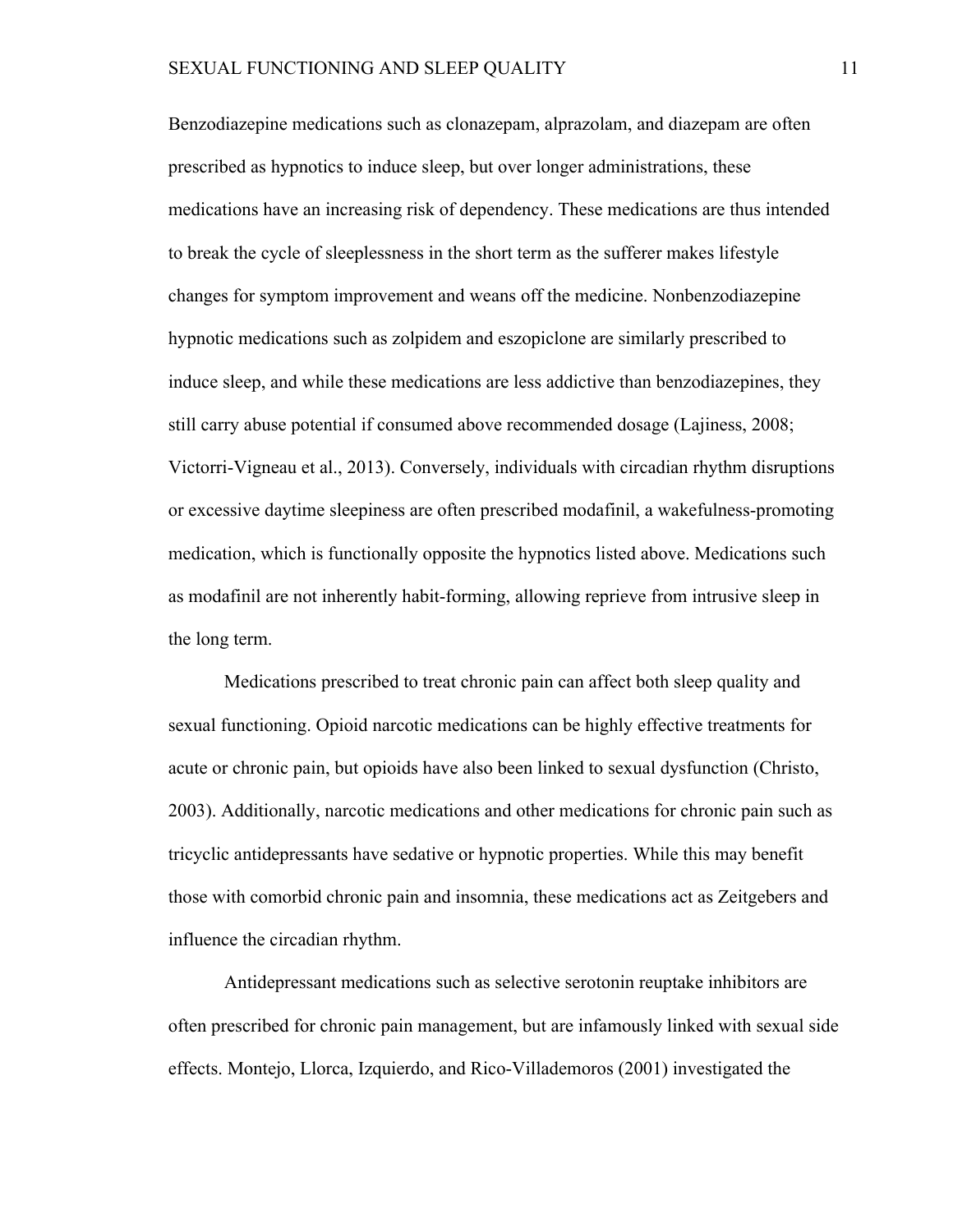incidence of sexual dysfunction among outpatients with previously typical sexual functioning who were treated with any of ten antidepressant medications, and found that the overall incidence of reported sexual dysfunction among these outpatients was 59.1%. Men (62.4%) reported sexual side effects more frequently than women (56.9%), but women reported more severe dysfunction. This indicates that the mechanism of action in these medications has a deleterious physiological effect on sexual functioning.

### **Purpose of Study**

By far, the most common sleep disorder researched with regard to sexual functioning in women is OSA. Though research on OSA has yielded findings that support a relationship between sleep and sexual functioning, it is only through the lens of a specific sleep disorder; thus, sexual functioning is only being assessed with respect to OSA's specific sleep symptomatology. There is a substantial lack of literature examining sleep quality and sexual functioning in nonclinical women without prediagnosed sleep or sexual disorders as a requirement for participation.

Accordingly, the researchers aim to investigate whether a relationship exists between sleep quality and sexual functioning in a nonclinical sample of female undergraduate students. The current study will be an analysis of the participants' selfreported sleep quality and sexual functioning ratings. If a relationship between these variables is supported, future research can extend this finding to more diverse samples of women for generalizability. Additionally, future research might attempt to construct a more complex model of sleep quality and sexual functioning in women, which could support either a direction of biological causality or a reciprocal relationship of sleep and sex. If this relationship exists and can be better understood, quality of life might be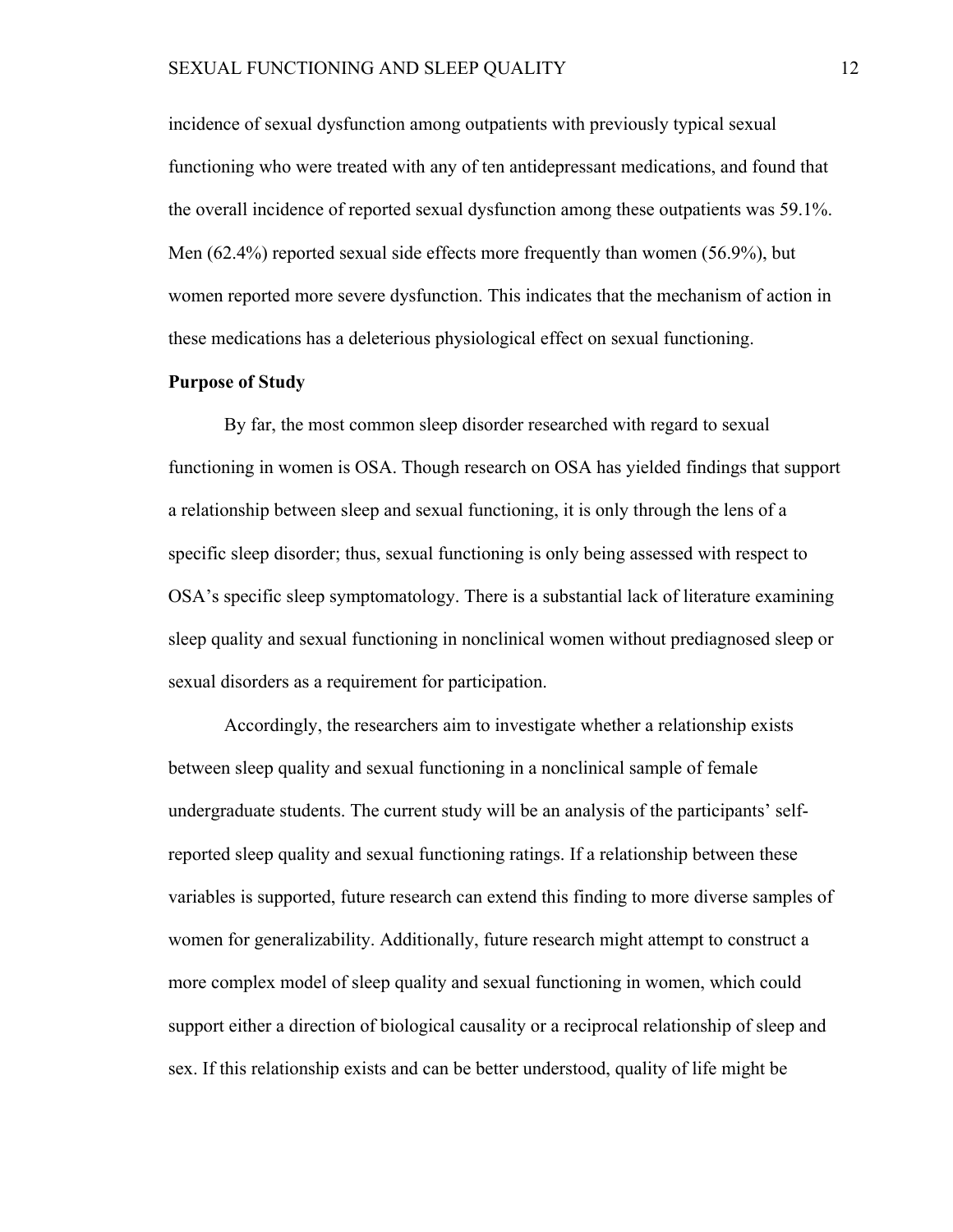improved for women with poor sleep quality, less satisfactory sexual functioning, or both.

### **Methods**

### **Participants**

Participants in the present study were female undergraduate students at Minnesota State University, Mankato ( $N = 260$ ). Institutional approval for the present study was obtained from Minnesota State University, Mankato on January 28, 2015. To be included in the present study, participants were required to be enrolled at Minnesota State University, Mankato, and be biological female.

## **Procedures**

Participants accessed the present study through SONA systems hosted on the Minnesota State University, Mankato psychology department website. Completion of the current study made participants eligible for course extra credit. The present study consisted of informed consent (see Appendix A); eight demographics items (see Appendix B); the nineteen-item FSFI (2000, see Appendix C); a novel checklist for general medical conditions and medications (see Appendix D); the 26-item Pittsburgh Sleep Quality Index (PSQI; University of Pittsburgh, 1989, see Appendix E); and the College Student's Stressful Events Checklist (CSSEC; Holmes & Rahe, 1967, see Appendix F). Total time of administration of these items was approximately 20 minutes. **Psychometric Properties of Included Measures**

**FSFI.** The FSFI is a widely used measure of female sexual functioning variables, assessing domains of desire, arousal, lubrication, orgasm, satisfaction, and pain. The domains of the FSFI have been found to have high test-retest reliability (*r* = .79 to .86)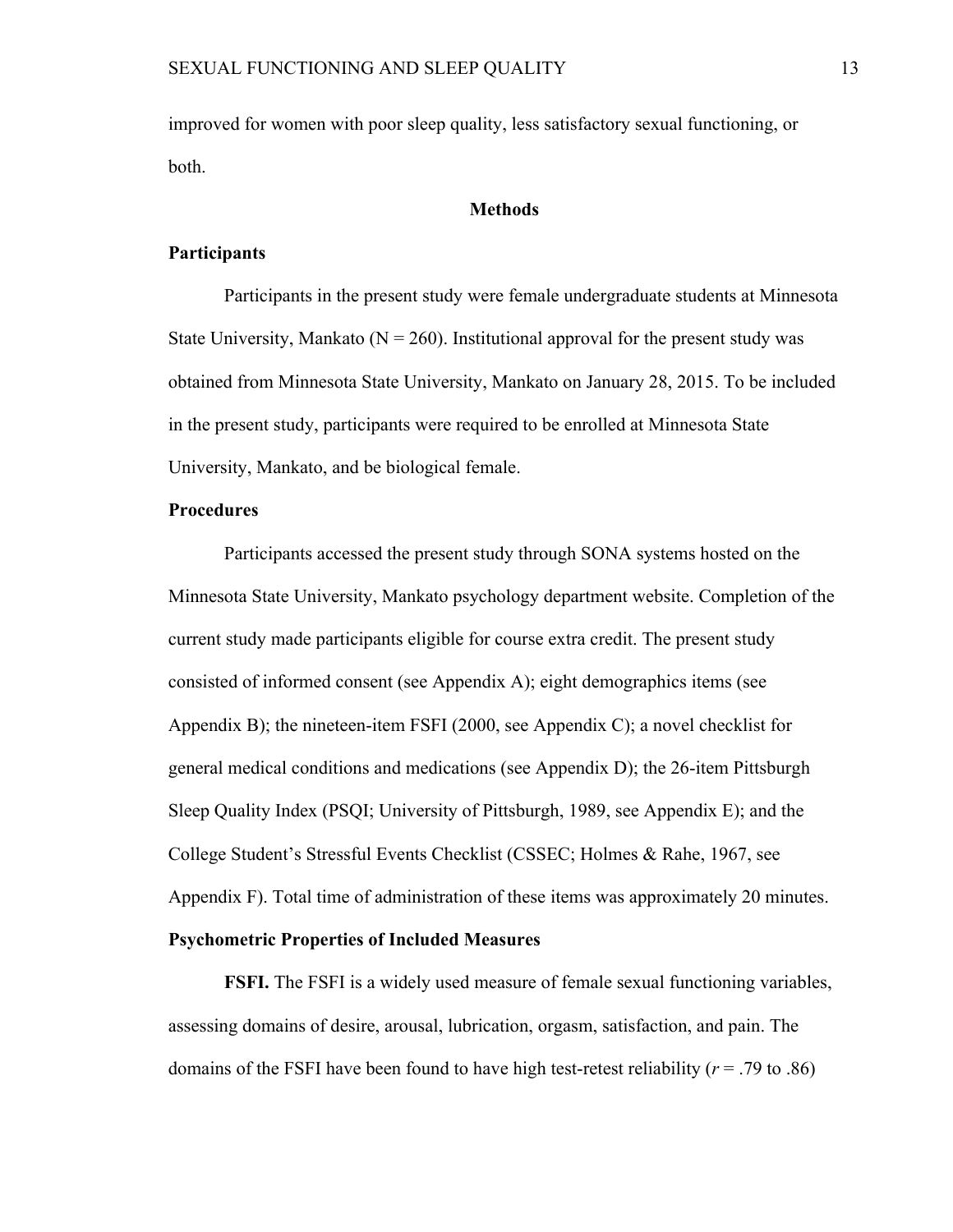and internal consistencies of 0.82 or higher (Rosen et al., 2000). Wiegel, Meston, and Rosen (2005) similarly found high internal consistency for the total FSFI and domain scores among a combined dysfunctional and nondysfunctional sample (*α*s < .9). Mean differences between female sexual arousal disorder sufferers and controls have also been found to be highly significant for all domains, suggesting high construct validity ( $p \leq$ .001; Rosen et al., 2000).

**PSQI.** The PSQI is commonly administered to assess individuals on seven components: Subjective sleep quality, sleep latency, sleep duration, habitual sleep efficiency, sleep disturbances, use of sleeping medication, and daytime dysfunction. The PSQI demonstrates acceptable internal homogeneity and validity, and high diagnostic specificity and sensitivity (Buysse, Reynolds, Monk, Berman, & Kupfer, 1989). Cronbach's alpha for the global PSQI score has been indexed at .87 for individuals with primary insomnia (Backhaus, Junghanns, Broocks, Riemann, & Hohagen, 2002) and at .77 to .81 for cancer patients (Beck, Schwartz, Towsley, Dudley, & Barsevick, 2004), indicating that the PSQI demonstrates high internal consistency.

**CSSEC.** Holmes and Rahe (1967) developed the CSSEC as a measure of cumulative stress with higher specificity for young adults, specifically for college students, as some of the stressors included in their prominent Social Readjustment Rating Scale (1967) did not apply to typical events in a college student's life. The goal of the CSSEC is to determine relative risk of illness due to cumulative life stress. Holmes and Rahe applied weights to each item on the CSSEC to adjust for disparities in level of distress caused by each item; however, it must be stated that subjective levels of distress differs between individuals. For instance, having to drop more than one class in a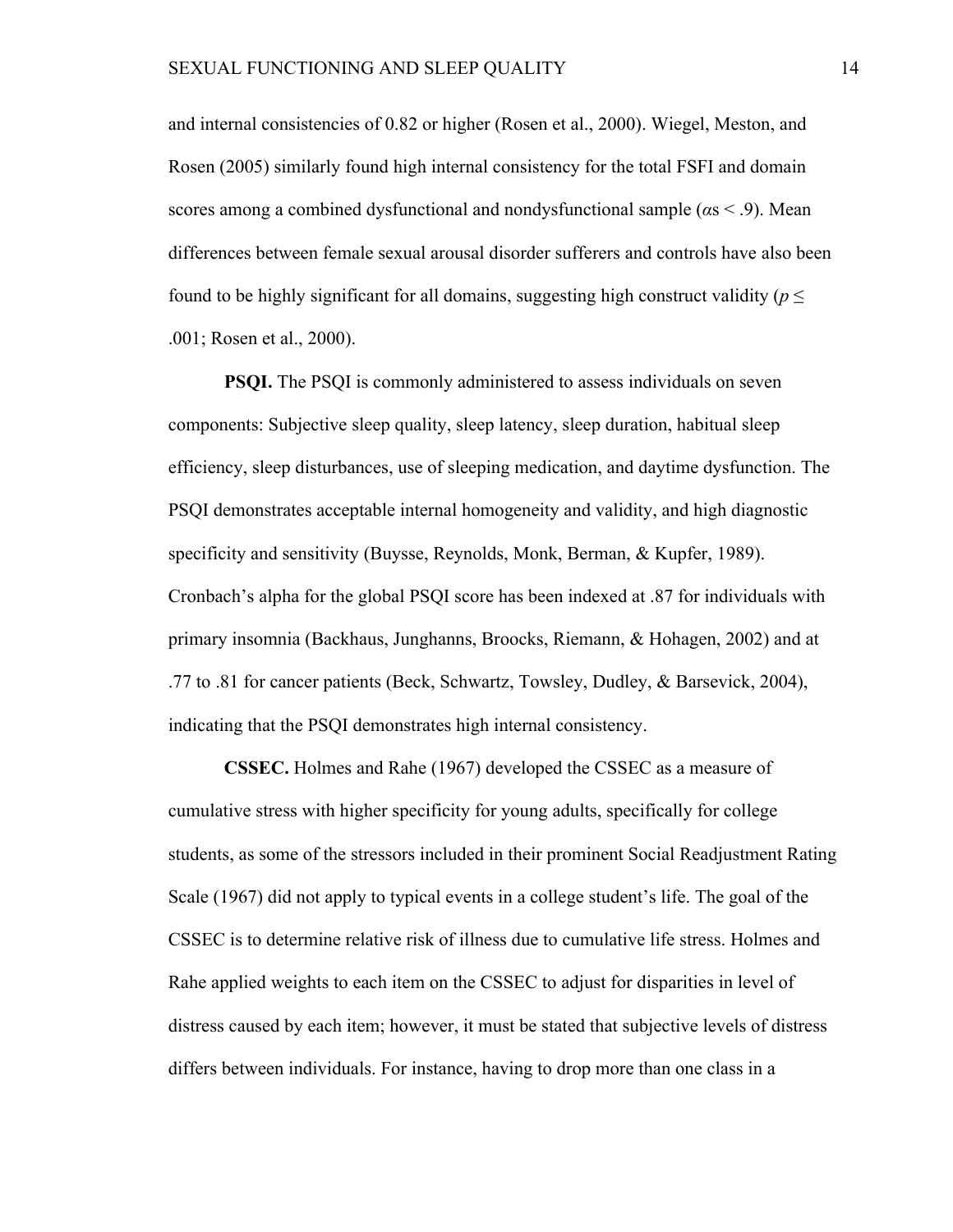semester might be very distressing to some students, but might have little effect on others. Scores are then trichotomized into three stress levels based on their scores, with scores below 150 indicating mild stress and scores above 300 indicating severe stress.

### **Results**

The sample consisted of 260 female undergraduate students. Descriptive frequency data for participants' race/ethnicity and sexual orientation are provided in Table 1. It must be noted that demographic variables such as race/ethnicity, sexual orientation, and year in school were presented as open-ended responses for participants; as such, the categories presented in these tables reflect coded groups based on common responses (e.g., *straight* and *heterosexual* coded as *heterosexual*). Five participants were excluded from analysis due to identifying their gender as male; one participant was excluded because of identifying as a graduate student; two participants were excluded for being below age 18; and seven participants were excluded on the basis of responses to less than ten items.

The relationship between sleep quality and sexual functioning as quantified by the PSQI global score and the FSFI total score was analyzed with a Pearson *r* correlation. The relationship between these two measures was not significant,  $r = -100$ ,  $p = 0.120$ . A partial correlation controlling for weighted responses to the CSSEC and participant age increased the magnitude of this relationship, though it remained nonsignificant,  $r = -125$ ,  $p = 0.054$ . A regression model additionally controlling for sleep disorder diagnoses, anxiety medications, and antidepressant medications indicated no significant relationship between FSFI and PSQI scores,  $p = .075$ .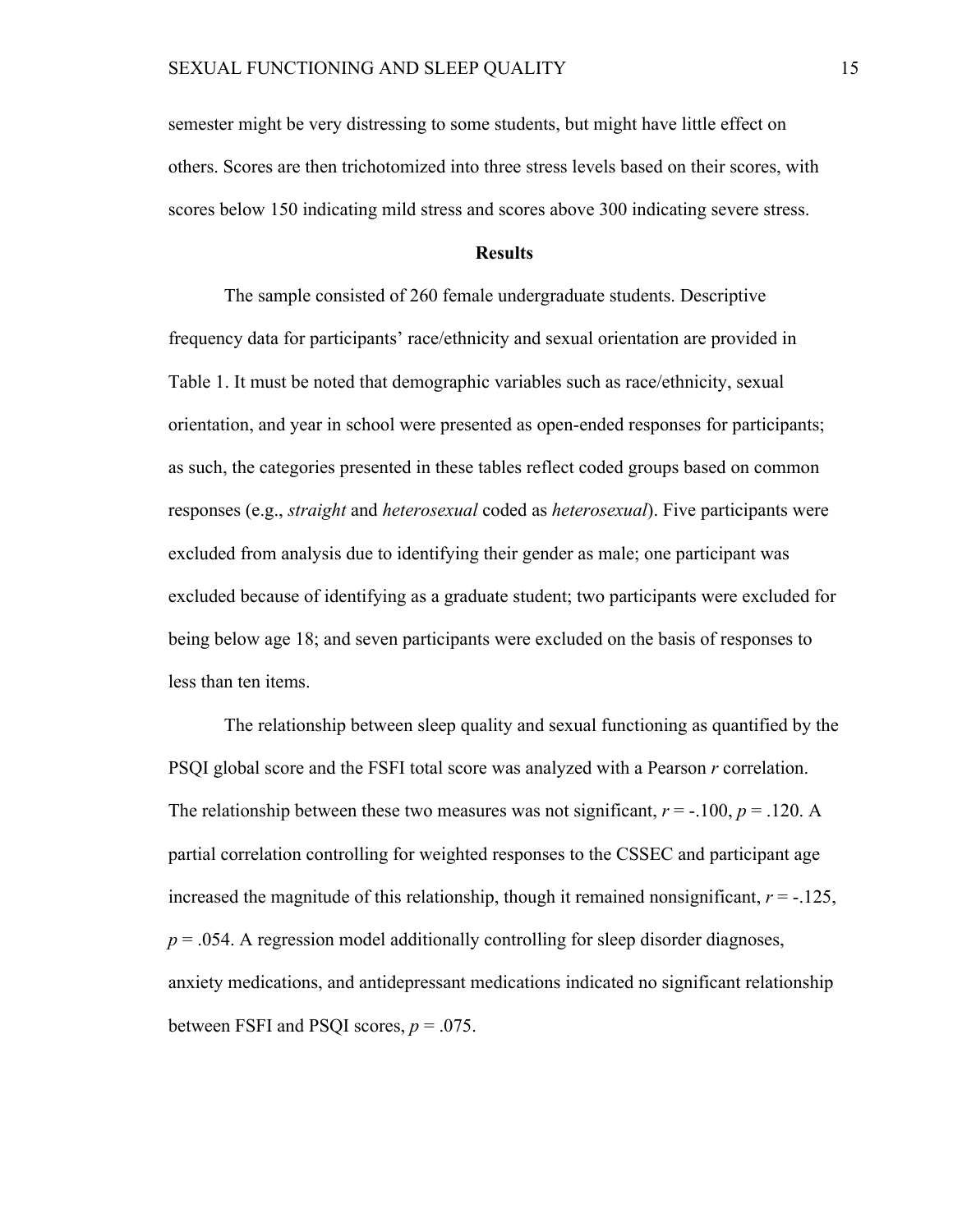Though the hypothesized relationship of PSQI and FSFI scores was not significant, other significant relationships between relevant variables were found. Scores on the PSQI and CSSEC were positively correlated,  $r = .325$ ,  $p < .001$ , indicating that higher cumulative weighted stress levels were significantly related to higher levels of sleep dysfunction. Age was significantly correlated with FSFI total scores,  $r = .159$ ,  $p =$ .013, indicating a positive relationship between age and sexual functioning such that increasing age was indicative of more satisfactory sexual functioning. Similarly, a oneway, between-groups ANOVA indicated that school class was significantly associated with FSFI total scores,  $F(4, 237) = 3.836$ ,  $p = .005$ ; LSD post-hoc analysis found that most significant difference between classes in terms of FSFI total scores was between freshmen ( $M = 19.22$ ) and seniors ( $M = 24.80$ ),  $p = .001$ .

### **Discussion**

The primary research hypothesis of the current study was not supported. Though the correlation between scores trended in the hypothesized negative direction with more satisfactory sexual functioning indicating better sleep quality, the relationship between FSFI and PSQI global scores was not significant. This relationship remained nonsignificant even when relevant variables were controlled for, hinting at the existence of at least one other variable that mediates the relationship between sleep quality and sexual functioning but was not examined in the current study. It is also possible that the variables that were controlled for were not adequately addressed by the measures administered in the current study. For instance, only the *presence* of illnesses like neurological or sleep disorders was assessed instead of assessing presence *and severity.* If it is the case that no set of mediating variables exists, the nonsignificant relationship from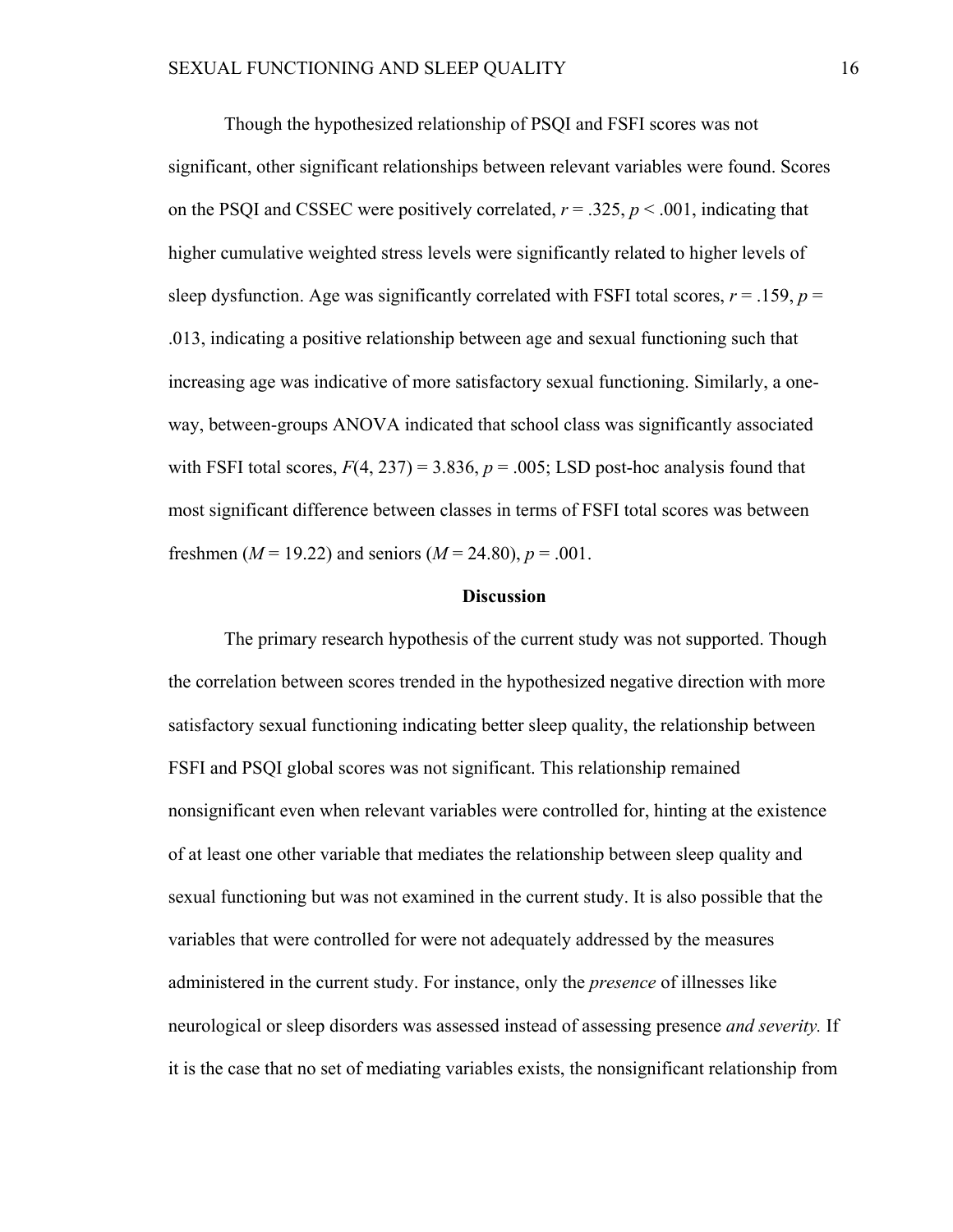the current study suggests that in a nonclinical sample of undergraduate women, sleep quality and sexual functioning might not be interconnected constructs. These constructs might be more closely related in older women, in a clinical sample such as in women with OSA, or in a sample of both genders if appropriate sexual functioning measures were to be administered. However, it cannot be disregarded that a trend appears to exist between these variables; while not statistically significant, there is the possibility that this relationship may feel significant for some individuals such that intervention strategies for the improvement of sleep quality or sexual functioning might be warranted.

### **Additional Analyses**

Another consideration for the current study is that the FSFI might pathologize a participant's lack of sexual activity in the past four weeks by scoring it as a 0 on any relevant item, thereby decreasing her global score drastically and implying a lower level of sexual functioning. This might yield FSFI global scores that are not indicative of true functioning; a woman who has not engaged in sexual activity in the past four weeks might have very satisfactory sexual functioning, but her FSFI global score does not reflect this. Very low scores on the FSFI yielded by this response pattern might also greatly affect analyses and group means. This is evident in the one-way ANOVA for school class by FSFI global score, in which group means for all classes are below the suggested cutoff score of 26, indicating that all classes exhibit clinical levels of sexual dysfunction, which is unexpected in a nonclinical sample of undergraduate female students. Using a nested model to control for participants who are abstinent might give a better picture of functioning in those who have engaged in sexual activity in the past four weeks and thus have substantial FSFI scores.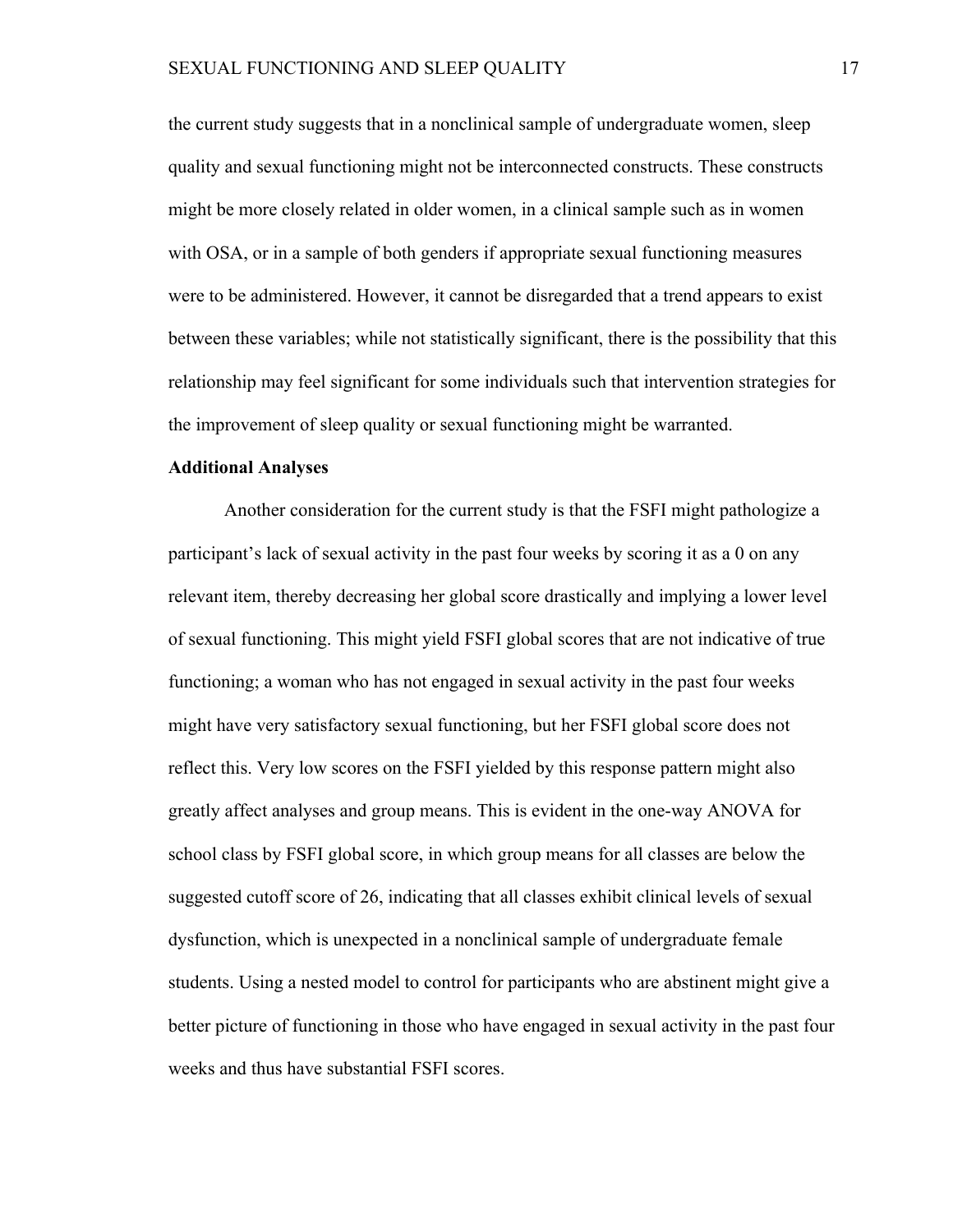Religiosity was only accessed with one item in the survey package, but examining responses on this item and the relationship with zero-responses on the FSFI could be a potentially illuminating analysis. This would indicate whether women who agree that religion is important in their lives are more likely to respond that they have not engaged in sexual activity in the past four weeks. Interaction effects with medications and sexual functioning could also be tested to determine whether the presence of medications, or the use of multiple medications, influence global FSFI scores.

### **Limitations**

The current study does not address all possible covariates of sleep quality and sexual functioning. Generalizability to all women is limited by the undergraduate convenience sample, so results may not apply to women in other regions of the United States or to women of ages different than typical undergraduate age. However, generalizability would be acceptable for colleges with similar demographics. Though the goal of the current study is to assess the relationship between sleep quality and sexual functioning *in a nonclinical population*, endorsing a sleep or sexual disorder diagnosis did not preclude participation.

### **Future Directions**

As the current study does not indicate a significant relationship between sleep quality and sexual functioning, future research could aim to establish covariates and to further seek mediating or moderating variables. These findings could elucidate any variables that modify the relationship between sleep quality and sexual functioning. Moreover, individual findings that were supported by the current study might also be targets of future research because they could have practical use as intervention strategies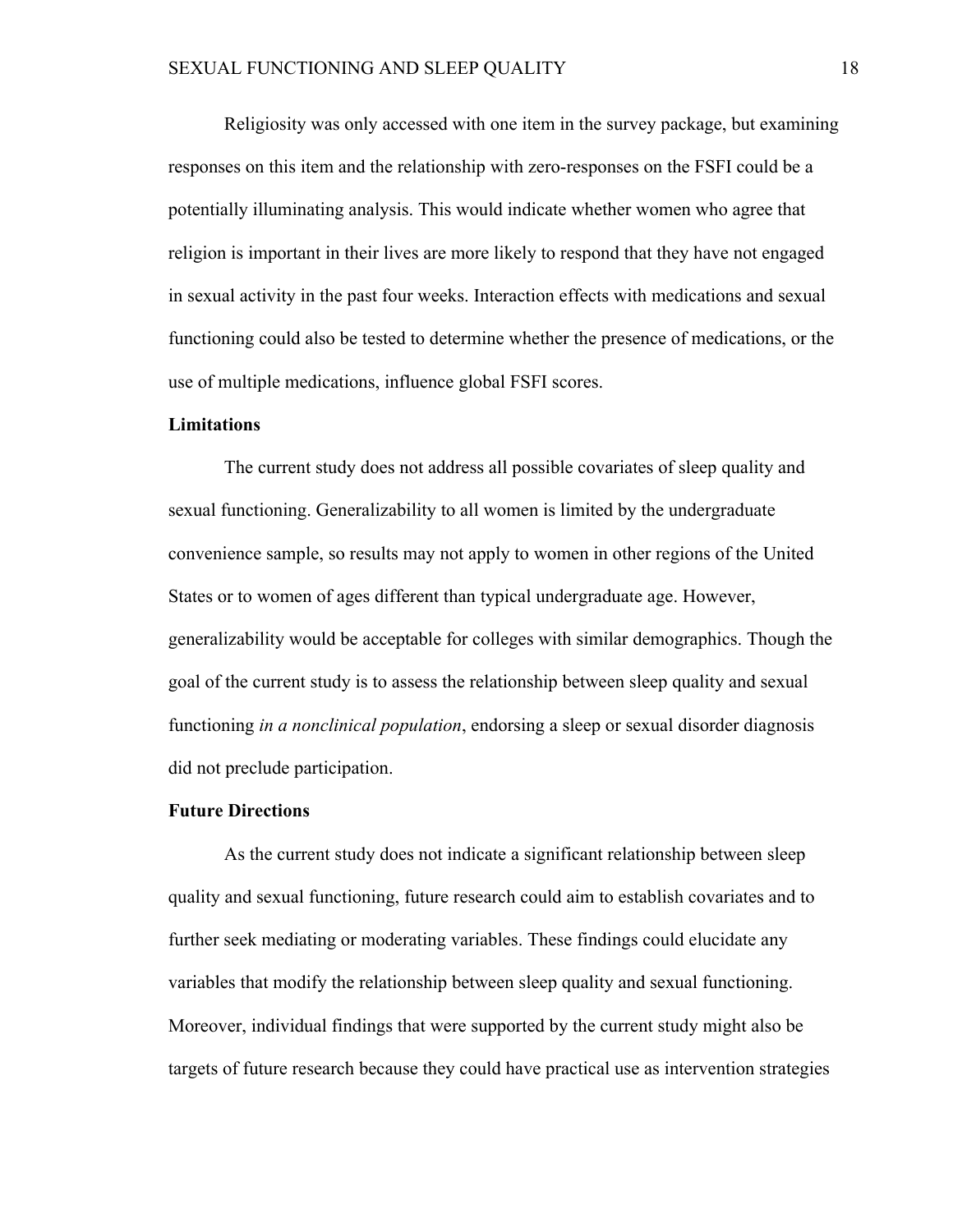for undergraduate students. For instance, the negative relationship between stress and sleep quality indicated in the current study could be elaborated upon for the purpose of decreasing cumulative stress levels and increasing sleep quality for undergraduate students.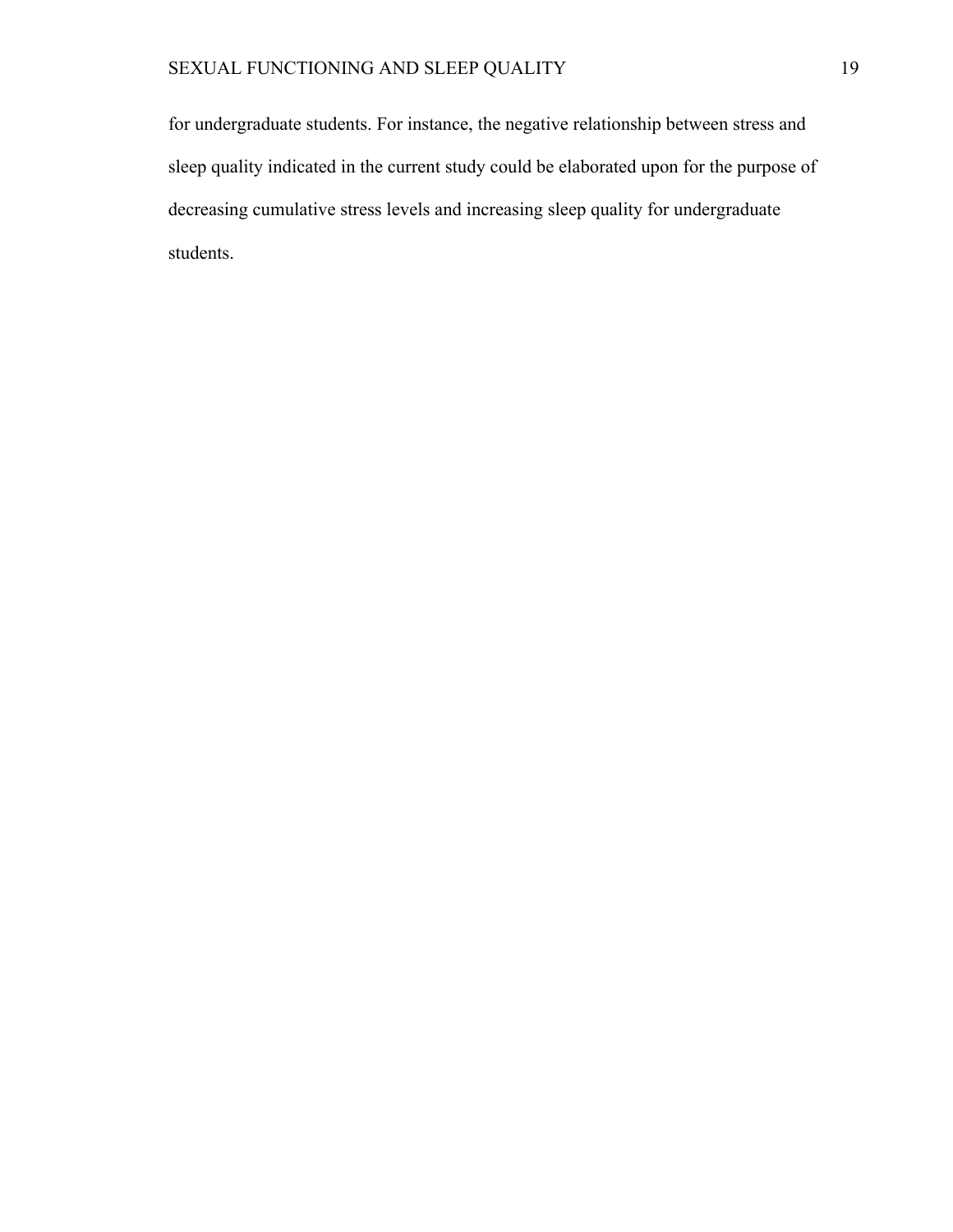### References

- Alexander, M. S., Rosen, R.C., Steinberg, S., Symonds, T., Haughie, S., & Hultling, C. (2011). Sildenafil in women with sexual arousal disorder followingspinal cord injury*. Spinal Cord, 49*, 273-279. doi:10.1038/sc.2010.107
- American Academy of Pain Medicine. (2006). AAPM facts and figures on pain. *AAPM online database.* http://www.painmed.org/patientcenter/facts\_on\_pain.aspx#refer
- American Academy of Sleep Medicine. (2014). Rising prevalence of sleep apnea in U.S. threatens public health. *National Healthy Sleep Awareness Project.* http://www.aasmnet.org/articles.aspx?id=5043
- American Psychiatric Association. (2013). *Diagnostic and statistical manual of mental disorders (5th ed.).* Washington, D.C.
- Arruda-Olson, A. M., Olson, L. J., Nehra, A., & Somers, V. K. (2003). Sleep apnea and cardiovascular disease: Implications for understanding erectile dysfunction. *Herz, 28*(4), 298-303. doi:10.1007/s00059-003-2482-z
- Awad, A., Alsaid, B., Bessede, T., Droupy, S., & Benoît, G. (2011). Evolution in the concept of erection anatomy. *Surgical and Radiologic Anatomy, 33*, 301-312. doi:10.1007/s00276-010-0707-4
- Backhaus, J., Junghanns, K., Broocks, A., Riemann, D., & Hohagen, F. (2002). Testretest reliability and validity of the Pittsburgh Sleep Quality Index in primary insomnia. *Journal of Psychosomatic Research, 53*(3), 737-740.
- Basner, M., Fomberstein, K. M., Razavi, F. M., Banks, S., William, J. H., Rosa, R. R., & Dinges, D. F. (2007). American time use survey: Sleep time and its relationship to waking activities. *SLEEP, 30*(9), 1085-1095.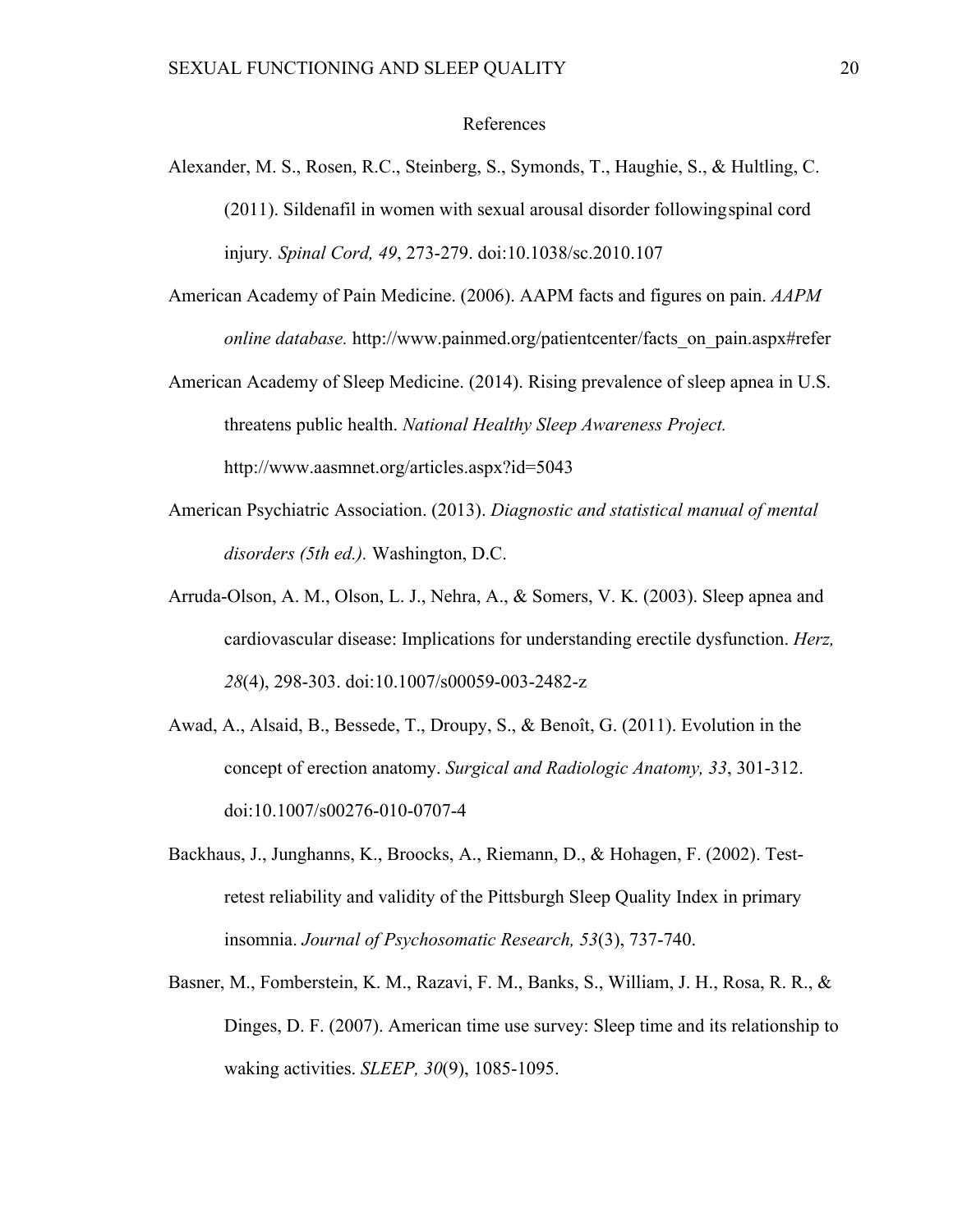- Beck, S. L., Schwartz, A. L., Towsley, G., Dudley, W., & Barsevick, A. (2004). Psychometric evaluation of the Pittsburgh sleep quality index in cancer patients. *Journal of Pain and Symptom Management, 27*(2), 140-148.
- Burgard, S. A., & Ailshire, J. A. (2012). Gender and time for sleep among U.S. adults. *American Sociological Review, 78*, 51-69. doi:10.1177/0003122412472048
- Buysse, D. J., Reynolds, C. F., Monk, T. H., Berman, S. R., & Kupfer, D. J. (1989). The Pittsburgh Sleep Quality Index: A new instrument for psychiatric practice and research. *Psychiatry Research, 28*(2), 193-213.
- Christo, P. J. (2003). Opioid effectiveness and side effects in chronic pain. *Anesthesiology Clinics of North America, 21*, 699-713. doi:10.1016/S0889 8537(03)00087-7
- Holmes, T. H., & Rahe, R. H. (1967). The social readjustment scale. *Journal of PsychosomaticResearch, 11*, 213-218.
- Kim, N. N., Christianson, D. W., & Traish, A. M. (2004). Role of arginase in the male and female sexual arousal response. *The Journal of Nutrition, 134*(10), 2873S 2879S.
- Kooij, J. J. S., & Bijlenga, D. (2013). The circadian rhythm in adult attentiondeficit/hyperactivity disorder: Current state of affairs [Review]. *Expert Review of Neurotherapeutics, 13*(10), 1107-1116. doi:10.1586/14737175.2013.836301

Köseoğlu, N, Köseoğlu, H., Itil, O., Öztura, İ, Baklan, B., Ikiz, A. O., & Esen, A. A. (2007). Sexual function status in women with obstructive sleep apnea syndrome. *The Journal of Sexual Medicine, 4*, 1352-1357. doi:10.1111/j.1743 6109.2006.00302.x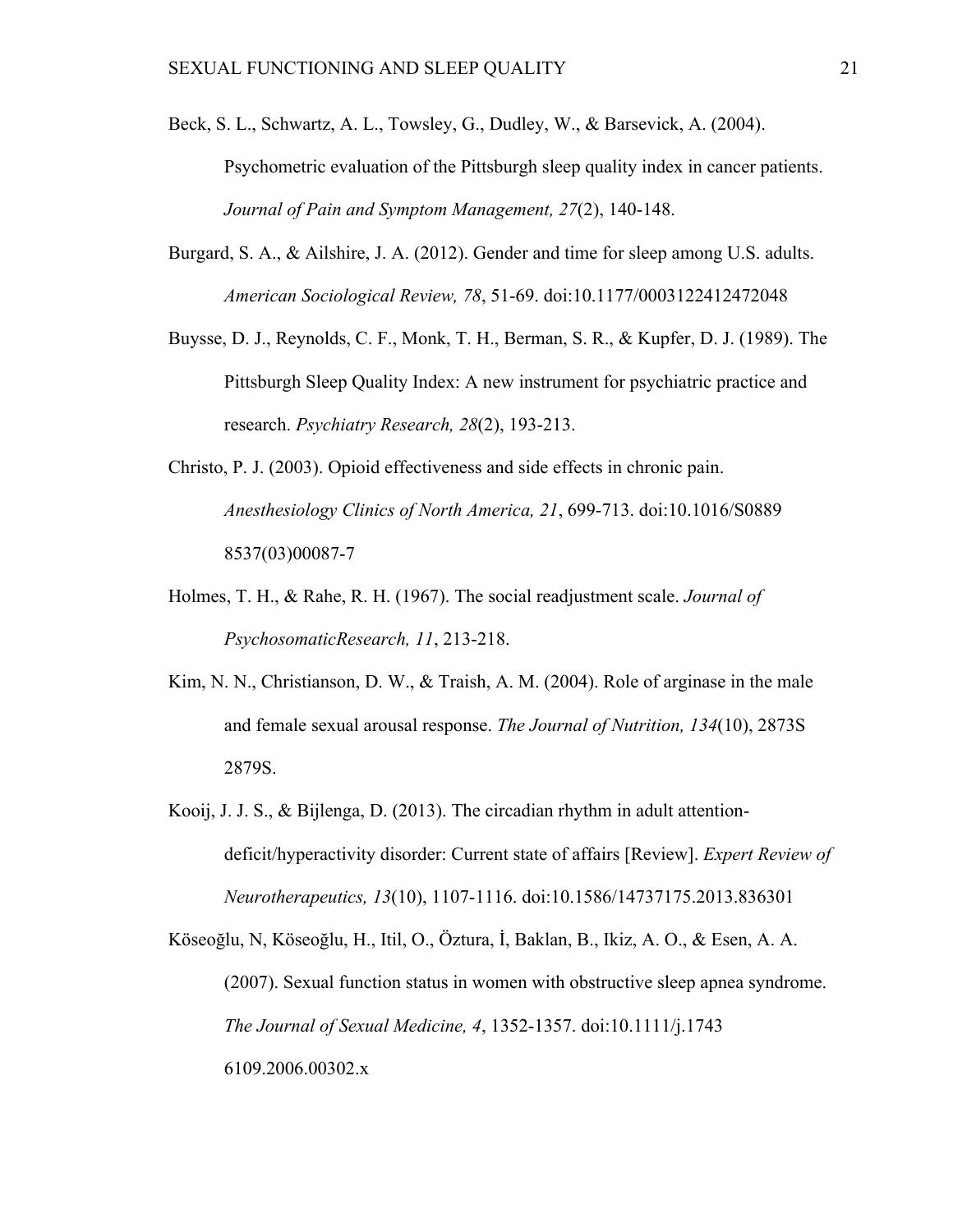- Laan, E., Everaerd, W., & Evers, A. (1995). Assessment of female sexual arousal: Response specificity and construct validity. *Psychophysiology, 32*(5), 476-485.
- Lajiness, M. J. (2008). Lunesta® for the treatment of insomnia. *Urologic Nursing, 28*(2), 134-135.
- Liguori, G., Schuna Jr., J., & Mozumdar, A. (2011). Semester long changes in sleep duration for college students. *College Student Journal, 45*(3), 481-492.
- Montejo, A.L., Llorca, G., Izquierdo, J.A., & Rico-Villademoros, F. (2001). Incidence of sexual dysfunction associated with antidepressant agents: A prospective multicenter study of 1022 outpatients. Spanish Working Group for the study of psychotropic-related sexual dysfunction. *Journal of Clinical Psychiatry, 62*(3), 10-21.
- Moore, R. Y., Speh, J. C., & Leak, R. K. (2002). Suprachiasmatic nucleus organization. *Cell and Tissue Research, 309*, 89-98. doi:10.1007/s00441-002-0575-2

National Institute of Neurological Disorders and Stroke. (2014). Brain basics: Understandingsleep. *National Institutes of Health online database.* http://www.ninds.nih.gov/disorders/brain\_basics/understanding\_sleep.htm#dream ing

Netzer, N. C., Eliasson, A. H., & Strohl, K. P. (2003). Women with sleep apnea have lower levels of sex hormones. *Sleep and Breathing, 7*, 25-29.

Penn State Hershey Medical Center. (2013). Narcolepsy. http://pennstatehershey.adam.com/content.aspx?productId=10&pid=10&gid=000 098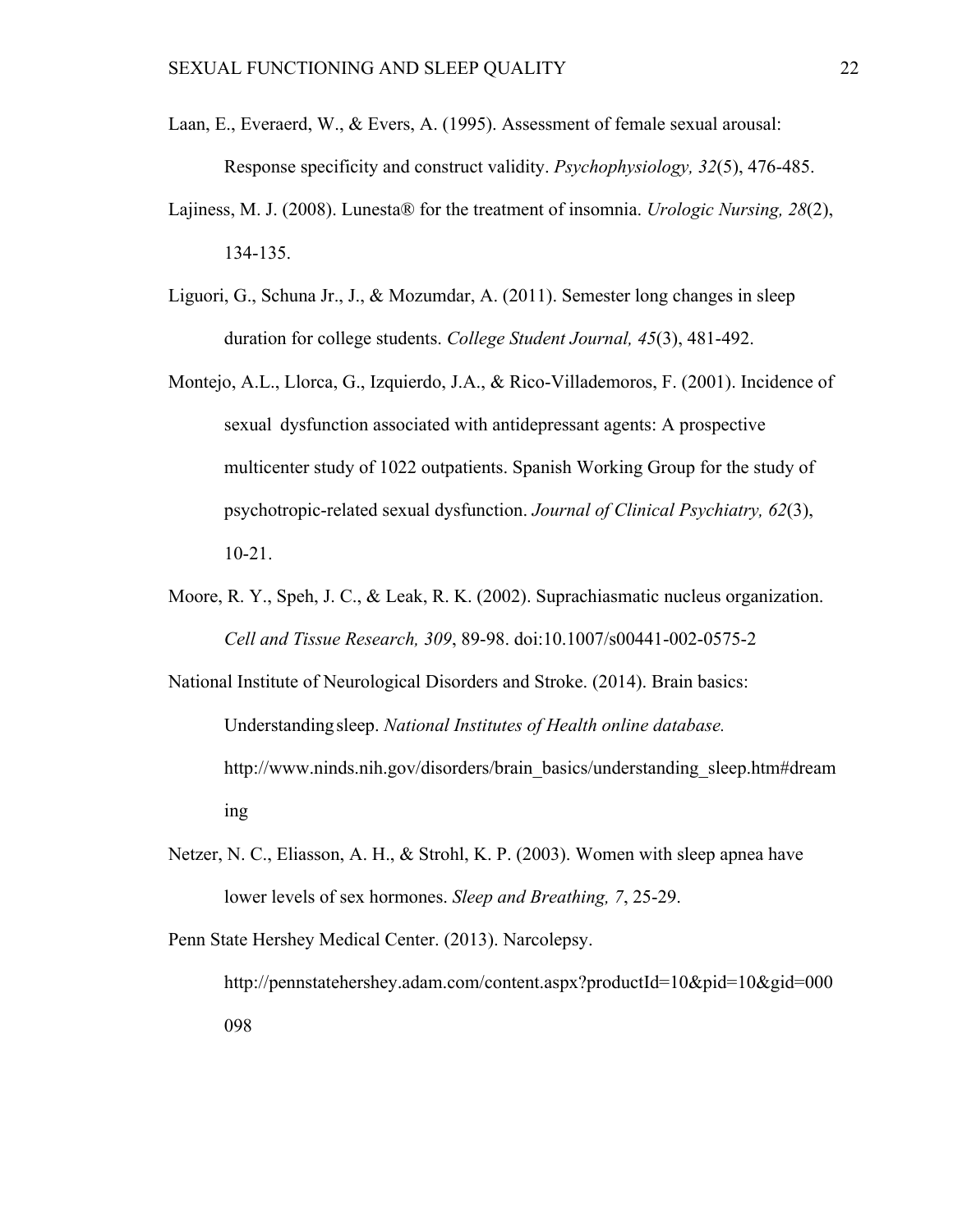- Perimenis, P., Karkoulias, K., Markou, S., Gyftopoulos, K., Athanasopoulos, A., Barbalias, G. … Spiropoulos, K. (2004). Erectile dysfunction in men with obstructive sleep apnea syndrome: A randomized study of the efficacy of sildenafil and continuous positive airway pressure. *International Journal of Impotence Research, 16*, 256-260. doi:10.1038/sj.ijir.3901219
- Petersen, M., Kristensen, E., Berg, S., & Midgren, B. (2013). Sexual function in male patients with obstructive sleep apnoea after 1 year of CPAP treatment. *The Clinical Respiratory Journal, 7*, 214–219. doi:10.1111/j.1752-699X.2012.00307.x
- Punjabi, N. M. (2008). The epidemiology of adult obstructive sleep apnea. *Proceedings of the American Thoracic Society, 5*(2), 136-143. doi:10.1513/pats.200709- 155MG
- Rosen, R., Brown, C., Heiman, J., Leiblum, S., Meston, C., Shabsigh, R. … D'Agostino Jr., R. (2000). The Female Sexual Function Index (FSFI): A multidimensional self-report instrument for the assessment of female sexual function. *Journal of Sex & Marital Therapy, 26*, 191-208.
- Silber, M. H., Ancoli-Israel, S., Bonnet, M. H., Chokroverty, S., Grigg-Damberger, M. M., Hirshkowitz, M. … Iber, C. (2007). The visual scoring of sleep in adults. *Journal of Clinical Sleep Medicine, 3*(2), 121-131.
- Smitherman, T. A., Penzien, D. B., & Rains, J. C. (2013). Migraine and psychiatric comorbidity: Diagnostic and treatment issues. *Psychiatric Times, 29*, 19-27.
- Subramanian, S., Bopparaju, S., Desai, A., Wiggins, T., Rambaud, C., & Surani, S. (2010).Sexual dysfunction in women with sleep apnea. *Sleep and Breathing, 14*, 59-62. doi: 10.1007/s11325-009-0280-4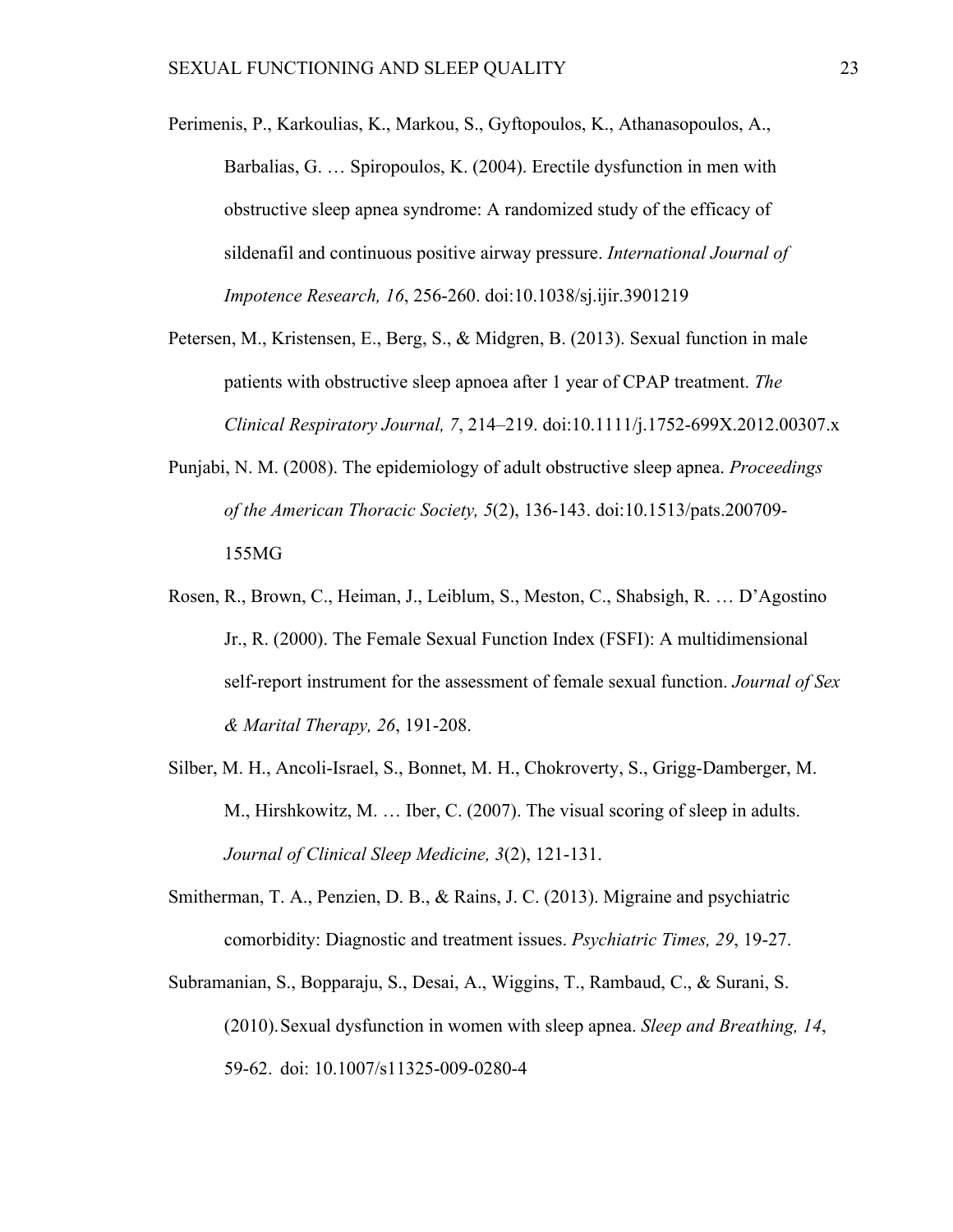- Taskin, U., Yigit, O., Acioglu, E., Aricigil, M., Toktas, G., & Guzelhan, Y. (2010). Erectile dysfunction in severe sleep apnea patients and response to CPAP. *International Journal of Impotence Research, 22*, 134-139. doi:10.1038/ijir.2009.54
- University of Pittsburgh Sleep Medicine Institute Website. (1989). PDF accessed 15 November 2014. http://www.sleep.pitt.edu/content.asp?id=1484&subid=2316
- Victorri-Vigneau, C., Feuillet, F., Wainstein, L., Grall-Bronnec, M., Pivette, J., Chaslerie, A. … Jolliet, P. (2013). Pharmacoepidemiological characterisation of zolpidem and zopiclone usage. *European Journal of Clinical Pharmacology, 69*, 1965- 1972. doi:10.1007/s00228-013-1557-x
- Wiegel, M., Meston, C., & Rosen, R. (2005). The Female Sexual Function Index (FSFI): Cross-validation and development of clinical cutoff scores. *Journal of Sex & Marital Therapy, 31*, 1-20. doi:10.1080/00926230590475206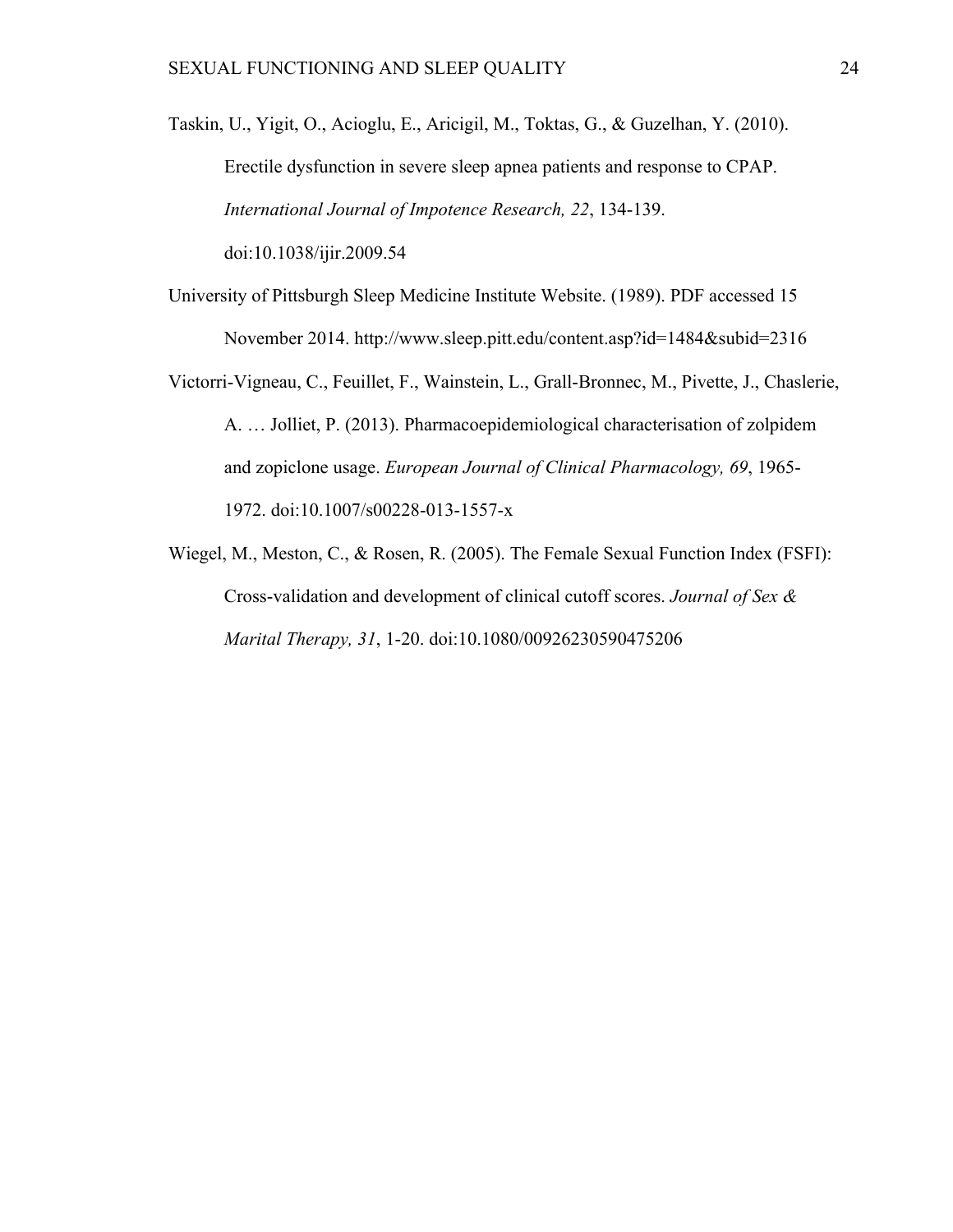# Table 1

# *Descriptive frequency and percent statistics for reported race/ethnicity and sexual*

*orientation.*

| Variable         |                  | Frequency      | Percent |
|------------------|------------------|----------------|---------|
| Race / Ethnicity |                  |                |         |
|                  | White/Caucasian  | 218            | 83.8    |
|                  | Asian            | 12             | 4.6     |
|                  | Hispanic/Latina  | 6              | 2.3     |
|                  | African-American | 6              | 2.3     |
|                  | Multiracial      | 10             | 3.8     |
|                  | Native American  | $\mathbf{1}$   | 0.4     |
|                  | Other            | 3              | 1.2     |
|                  | Missing          | $\overline{4}$ | 1.5     |
|                  | Total            | 260            | 100     |
| Orientation      |                  |                |         |
|                  | Heterosexual     | 234            | 90.0    |
|                  | Homosexual       | $\overline{4}$ | 1.5     |
|                  | <b>Bisexual</b>  | 8              | 3.1     |
|                  | Asexual/Other    | $\overline{2}$ | 0.8     |
|                  | Missing          | 12             | 4.6     |
|                  | Total            | 260            | 100     |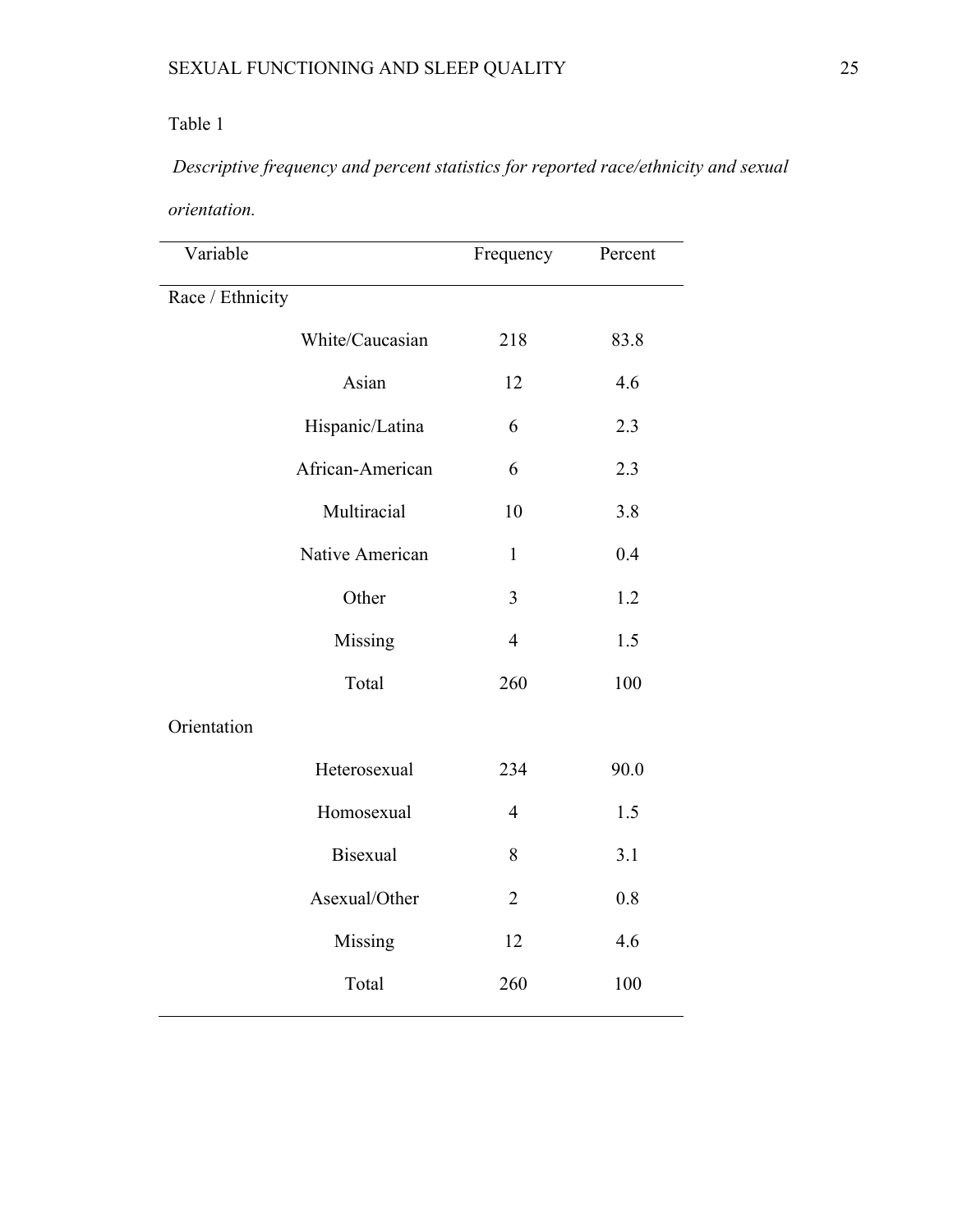# APPENDIX A **Informed Consent Document**

You are invited to participate in a research study that will examine the relationship between sexual functioning and sleep quality. Dr. Eric Sprankle, clinical psychologist and Assistant Professor at Minnesota State University - Mankato, is conducting this study.

# **Procedures**

If you consent to participate, you will be asked to complete a survey including questions about your recent sexual feelings, sleep quality, and stress. You have the right to withdraw from the study at any time without penalty. The survey takes approximately 15- 25 minutes to complete.

## **Risks and Benefits of Being in the Study**

Please be advised that this survey asks questions about your personal history of sexual functioning. Such questions may lead to negative emotions such as anxiety, distress, or embarrassment. Should you experience any discomfort, you have the right to stop and withdraw from the study at any time.

There are no personal benefits of participation.

# **Compensation**

Since this study is using SONA Systems, you will earn three (3) participation credits. Some university professors/instructors offer extra credit in their classes for participation in research involving SONA Systems. However, the amount (if any) of extra credit is solely at the discretion of the professor/instructor.

# **Confidentiality**

Responses will be anonymous. However, whenever one works with online technology there is always the risk of compromising privacy, confidentiality, and/or anonymity. If you would like more information about the specific privacy and anonymity risks posed by online surveys, please contact the Minnesota State University, Mankato Information and Technology Services Help Desk (507-389-6654) and ask to speak to the Information Security Manager. The principal investigator (Dr. Eric Sprankle) and his research assistants are the only people who will have access to the secured data.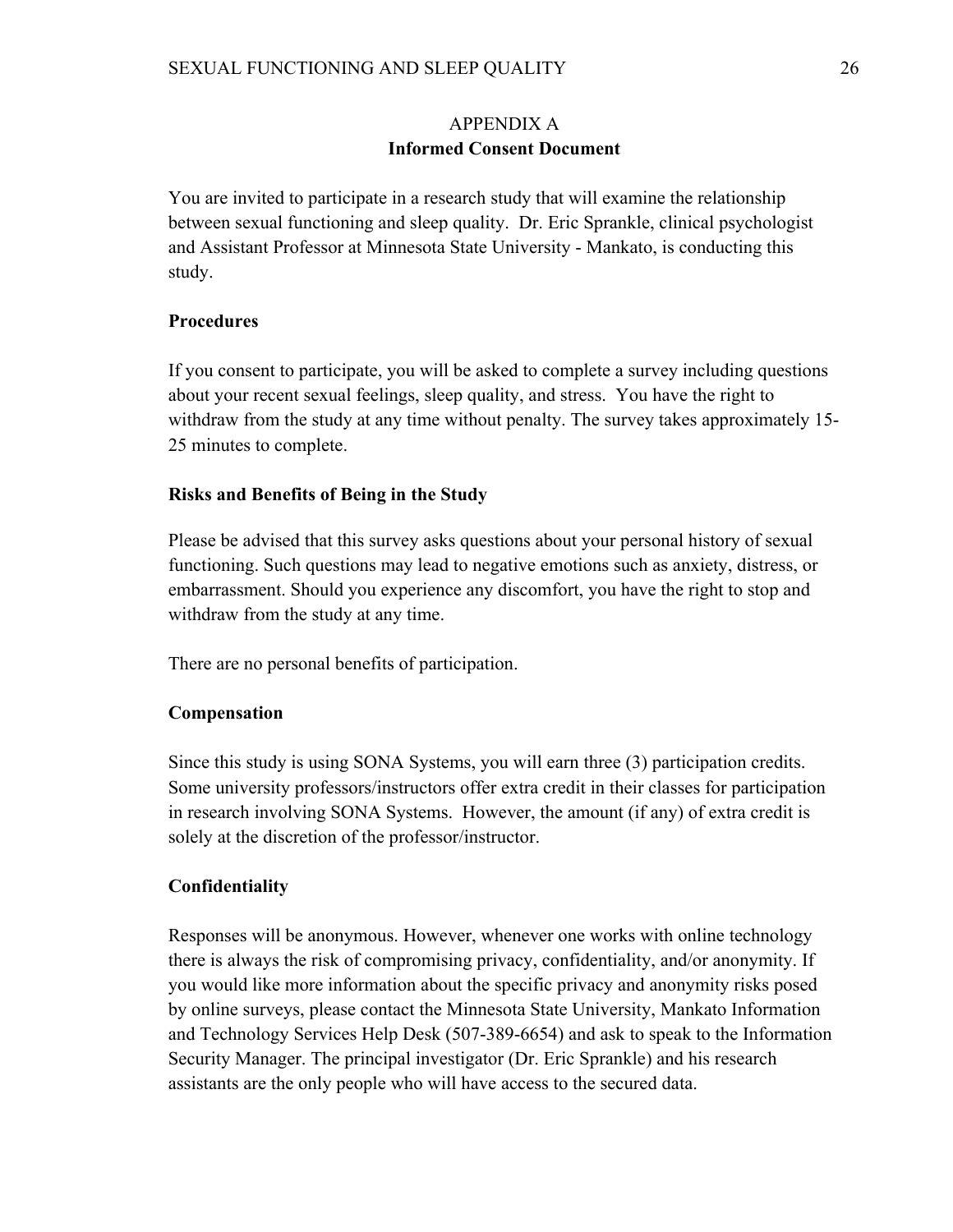## **Voluntary Nature of the Study**

Participation in this study is voluntary. Your decision whether or not to participate will not affect your current or future relationships with Minnesota State University. If you decide to participate, you are free to withdraw at any time without penalty.

## **Contacts and Questions**

If you have any questions, you are encouraged to contact Dr. Eric Sprankle (the principal investigator) at Minnesota State University, Armstrong Hall 23, 507-389-5825 or by email at eric.sprankle@mnsu.edu.

If you have any questions or concerns regarding this study and would like to talk to someone other than the researcher, or if you have questions/concerns about the treatment of human subjects, you are encouraged to contact the Dean of Graduate Studies and Research at Minnesota State University, Mankato, Dr. Barry Ries at 507-389-1242 via phone or at barry.ries@mnsu.edu via email.

## **Consent**

By continuing on to the survey, you affirm that you have read and understood the above information and consent to participate. Please print this page for you records.

**IRBNet Approval Number:** 710471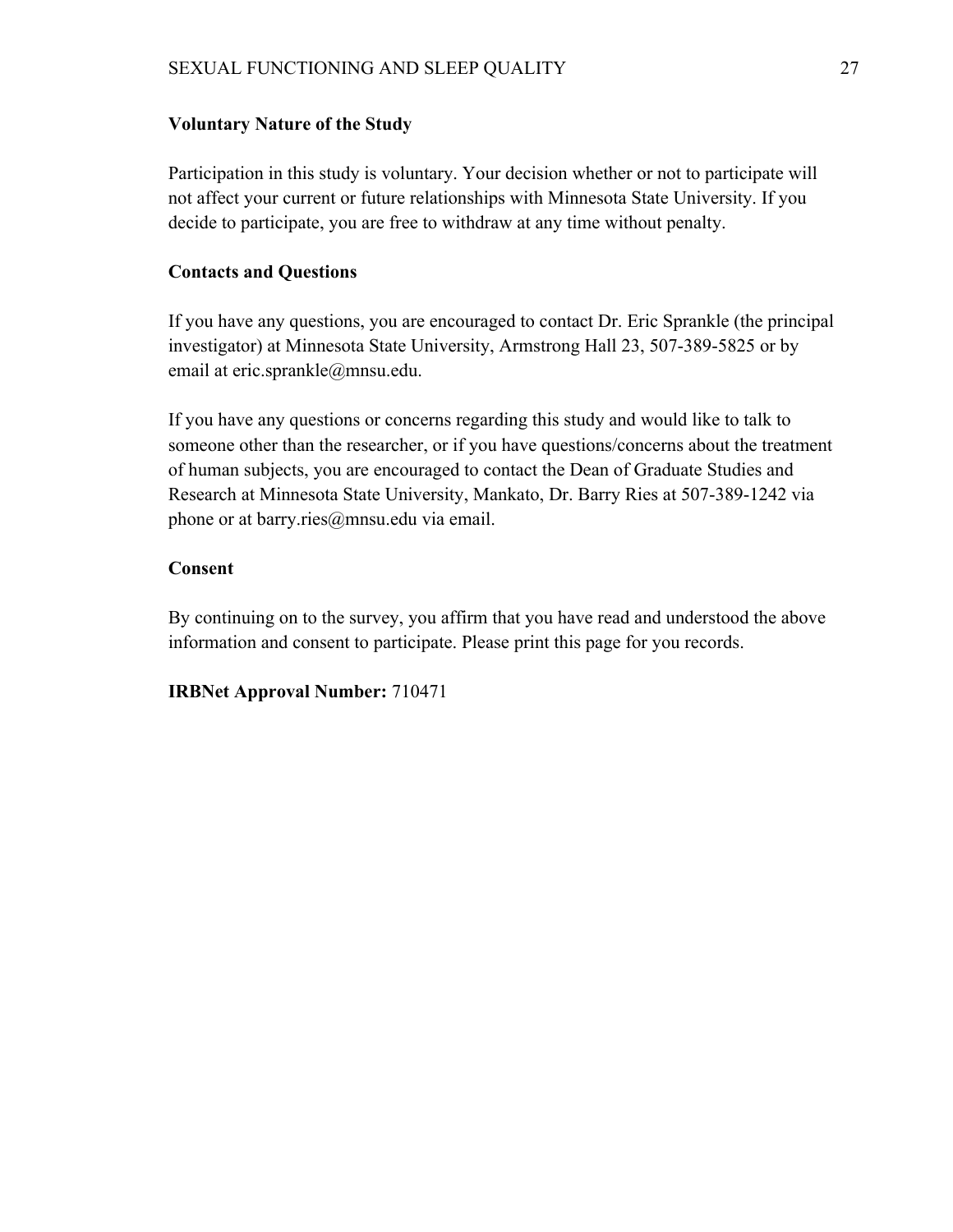# APPENDIX B

## **Demographics Form**

**Directions:** *Please provide answers to the following demographic questions.*

- 1. Age\_\_\_\_\_\_\_\_
- 2. Race/Ethnicity\_\_\_\_\_\_\_\_\_\_\_\_\_\_\_\_\_\_\_
- 3. Gender\_\_\_\_\_\_\_\_\_\_\_\_\_\_\_\_\_
- 4. Sexual Orientation\_\_\_\_\_\_\_\_\_\_\_\_\_\_\_\_\_
- 5. Year in School
- 6. Relationship Status:
	- a) single
	- b) casually dating (no committed partner)
	- c) partnered (boyfriend, girlfriend, significant other, fiancé, etc)
	- d) legal partnership (married, civil union)
	- e) other
- 7. Religion is very important in my life.
	- a) strongly agree
	- b) agree
	- c) neutral
	- d) disagree
	- e) strongly disagree

## 8. What is your current living situation?

- a) live alone
- b) live alone with pet(s)
- c) live with others (roommates, parents, significant others)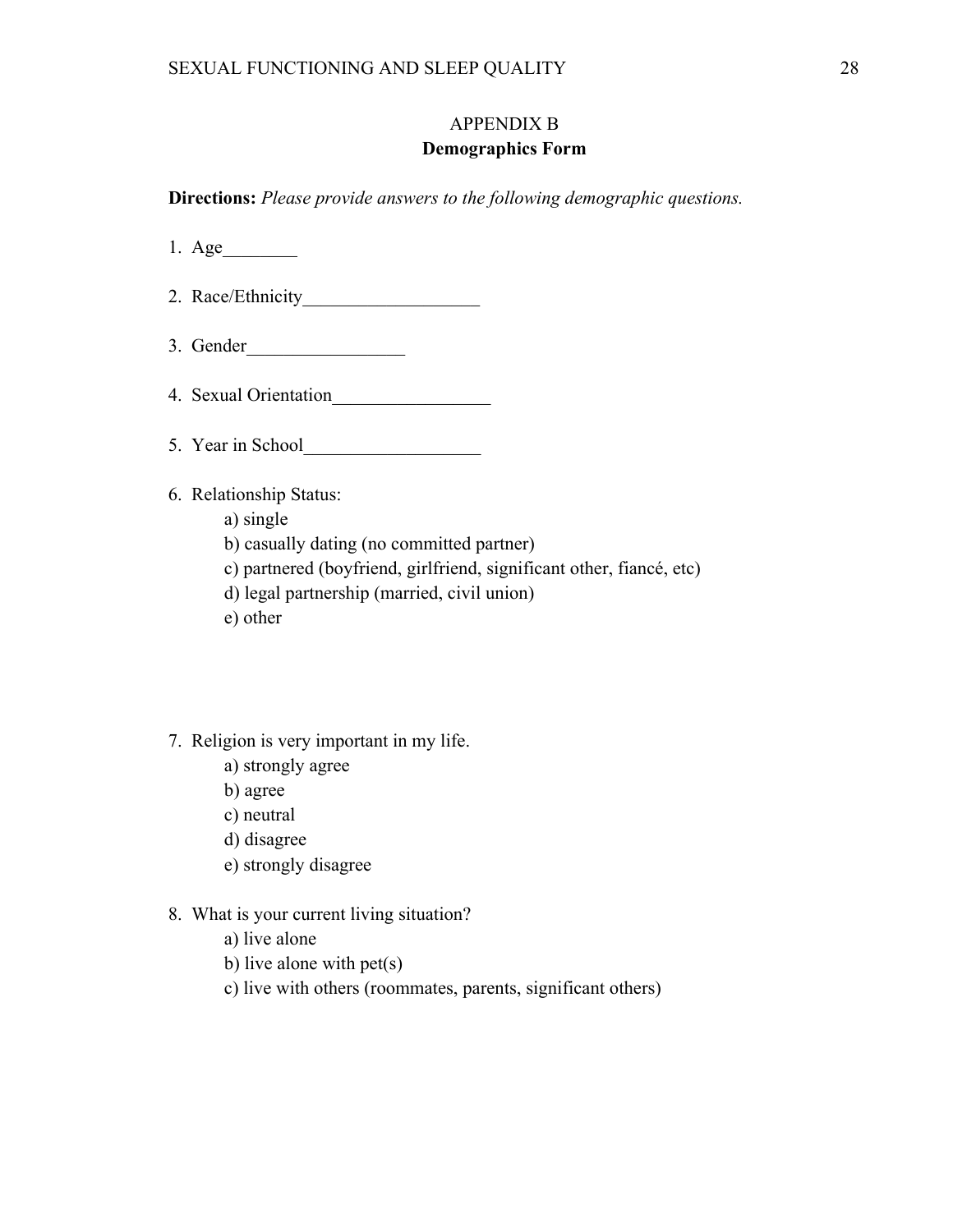# APPENDIX C **Female Sexual Function Index**

INSTRUCTIONS: These questions ask about your sexual feelings and responses during the past 4 weeks. Please answer the following questions as honestly and clearly as possible. Your responses will be kept completely confidential. In answering these questions the following definitions apply:

Sexual activity can include caressing, foreplay, masturbation and vaginal intercourse.

Sexual intercourse is defined as penile penetration (entry) of the vagina.

Sexual stimulation includes situations like foreplay with a partner, self-stimulation (masturbation), or sexual fantasy.

# **CHECK ONLY ONE BOX PER QUESTION.**

Sexual desire or interest is a feeling that includes wanting to have a sexual experience, feeling receptive to a partner's sexual initiation, and thinking or fantasizing about having sex.

- 1. Over the past 4 weeks, how **often** did you feel sexual desire or interest?
- [] Almost always or always
- [ ] Most times (more than half the time)
- [ ] Sometimes (about half the time)
- [ ] A few times (less than half the time)
- [ ] Almost never or never

2. Over the past 4 weeks, how would you rate your **level** (degree) of sexual desire or interest?

[ ] Very high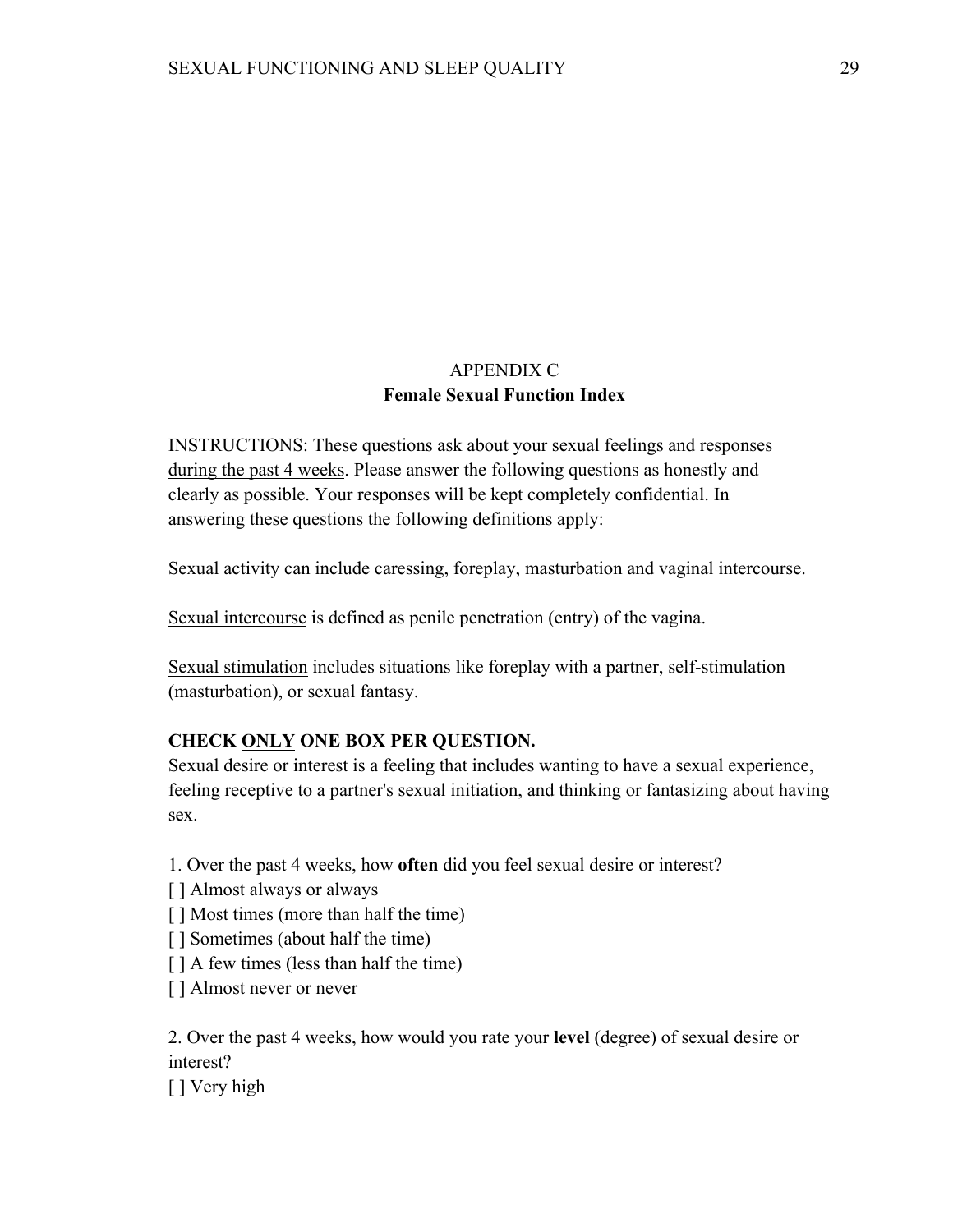[ ] High [ ] Moderate [ ] Low [ ] Very low or none at all

Sexual arousal is a feeling that includes both physical and mental aspects of sexual excitement. It may include feelings of warmth or tingling in the genitals, lubrication (wetness), or muscle contractions.

3. Over the past 4 weeks, how **often** did you feel sexually aroused ("turned on") during sexual activity or intercourse?

[ ] No sexual activity

[ ] Almost always or always

[ ] Most times (more than half the time)

[ ] Sometimes (about half the time)

[ ] A few times (less than half the time)

[ ] Almost never or never

4. Over the past 4 weeks, how would you rate your **level** of sexual arousal ("turn on") during sexual activity or intercourse?

[ ] No sexual activity

[ ] Very high

[ ] High

[ ] Moderate

[ ] Low

[ ] Very low or none at all

5. Over the past 4 weeks, how **confident** were you about becoming sexually aroused during sexual activity or intercourse?

[ ] No sexual activity

[ ] Very high confidence

[ ] High confidence

[ ] Moderate confidence

[ ] Low confidence

[ ] Very low or no confidence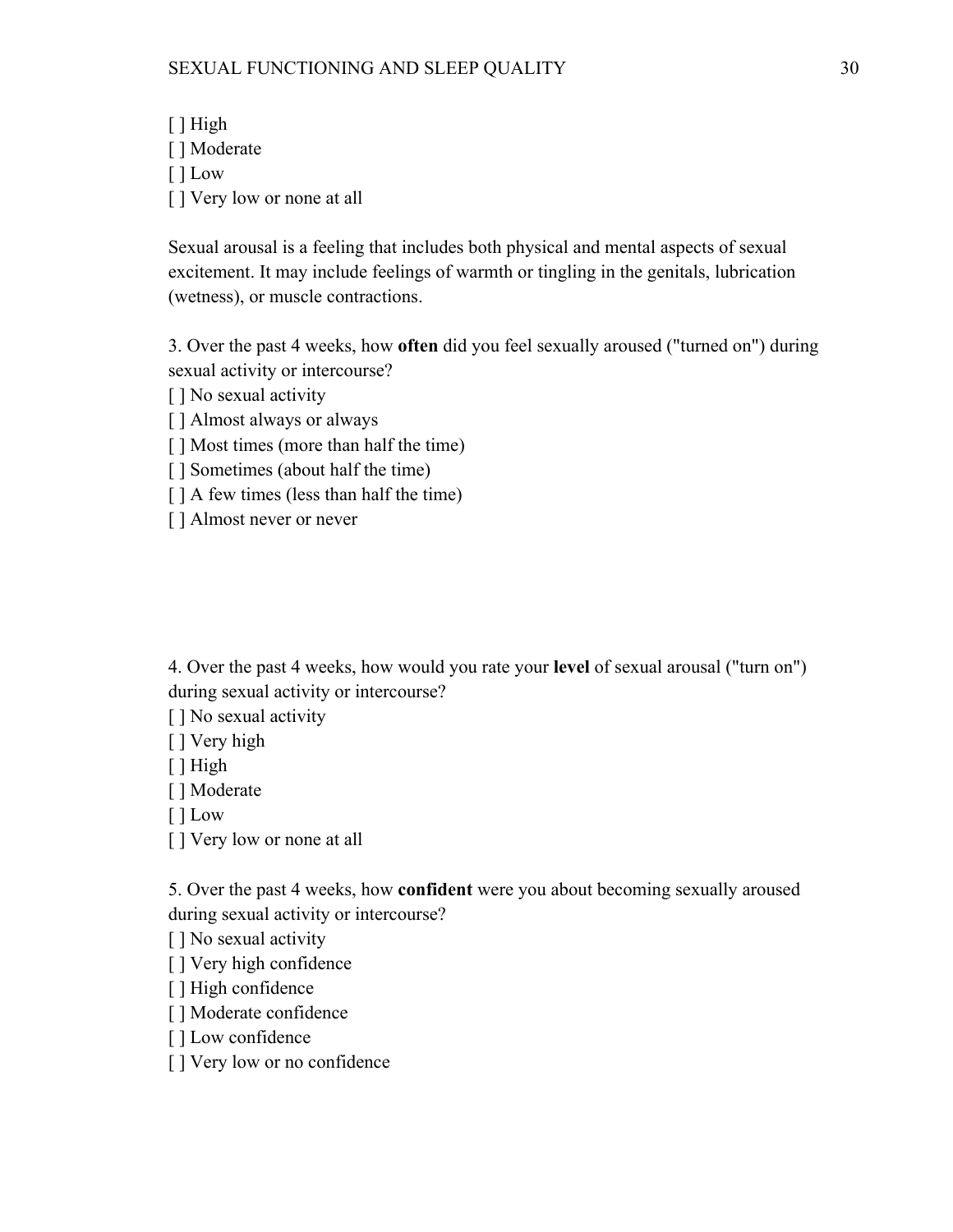6. Over the past 4 weeks, how **often** have you been satisfied with your arousal

(excitement) during sexual activity or intercourse?

[ ] No sexual activity

[ ] Almost always or always

[] Most times (more than half the time)

[ ] Sometimes (about half the time)

[ ] A few times (less than half the time)

[ ] Almost never or never

7. Over the past 4 weeks, how **often** did you become lubricated ("wet") during sexual activity or intercourse?

[ ] No sexual activity

[ ] Almost always or always

[ ] Most times (more than half the time)

[ ] Sometimes (about half the time)

[ ] A few times (less than half the time)

[ ] Almost never or never

8. Over the past 4 weeks, how **difficult** was it to become lubricated ("wet") during sexual activity or intercourse?

[ ] No sexual activity

[] Extremely difficult or impossible

[ ] Very difficult

[ ] Difficult

[ ] Slightly difficult

[ ] Not difficult

9. Over the past 4 weeks, how often did you **maintain** your lubrication ("wetness") until completion of sexual activity or intercourse?

[ ] No sexual activity

[ ] Almost always or always

[ ] Most times (more than half the time)

[ ] Sometimes (about half the time)

[ ] A few times (less than half the time)

[ ] Almost never or never

10. Over the past 4 weeks, how **difficult** was it to maintain your lubrication ("wetness") until completion of sexual activity or intercourse?

[ ] No sexual activity

[] Extremely difficult or impossible

[ ] Very difficult

[ ] Difficult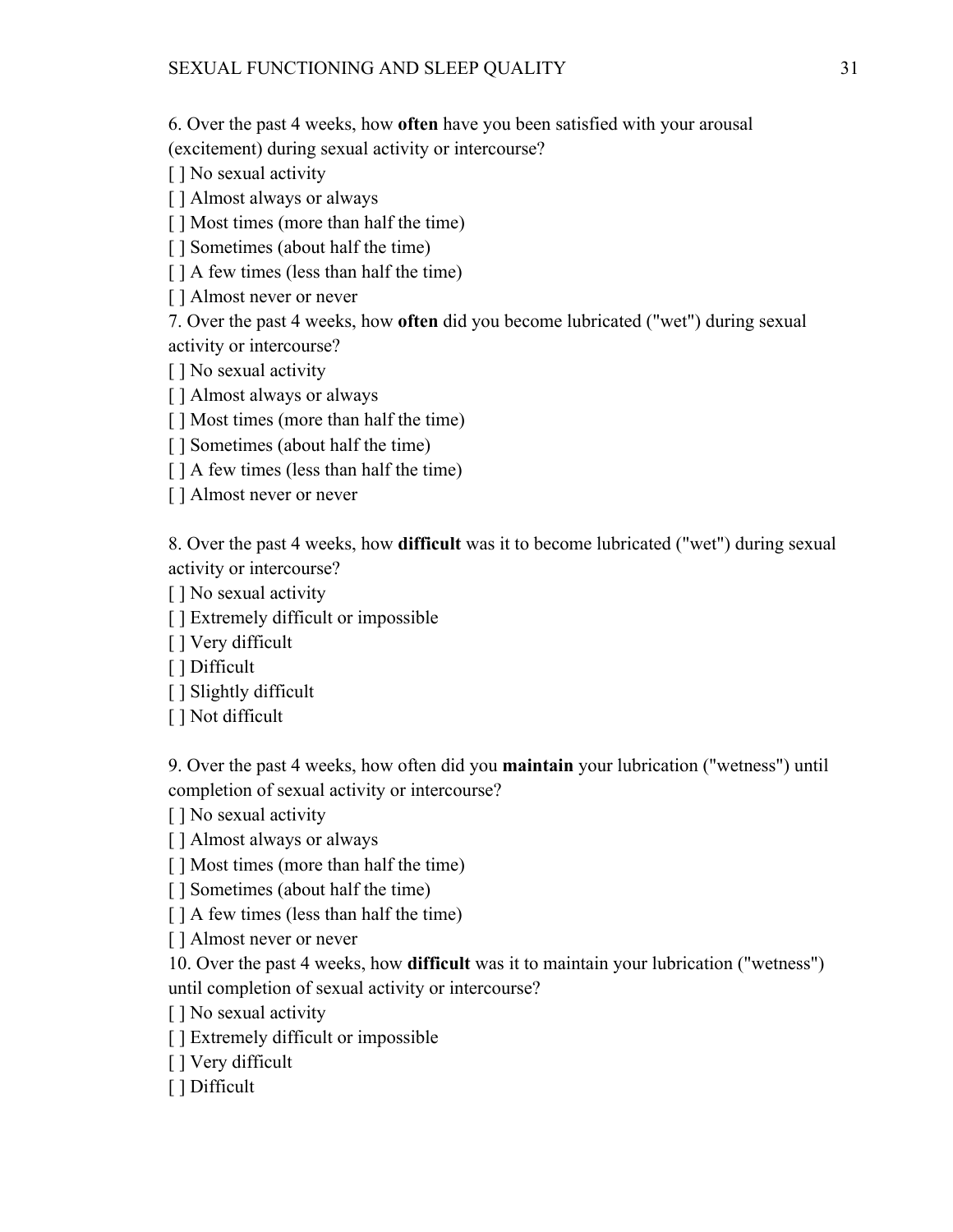[ ] Slightly difficult

[ ] Not difficult

11. Over the past 4 weeks, when you had sexual stimulation or intercourse, how **often** did you reach orgasm (climax)?

[ ] No sexual activity

[ ] Almost always or always

[ ] Most times (more than half the time)

[ ] Sometimes (about half the time)

[ ] A few times (less than half the time)

[ ] Almost never or never

12. Over the past 4 weeks, when you had sexual stimulation or intercourse, how **difficult** was it for you to reach orgasm (climax)?

[ ] No sexual activity

[] Extremely difficult or impossible

[ ] Very difficult

[ ] Difficult

[ ] Slightly difficult

[ ] Not difficult

13. Over the past 4 weeks, how **satisfied** were you with your ability to reach orgasm (climax) during sexual activity or intercourse?

[ ] No sexual activity

[ ] Very satisfied

[ ] Moderately satisfied

[] About equally satisfied and dissatisfied

[ ] Moderately dissatisfied

[ ] Very dissatisfied

14. Over the past 4 weeks, how **satisfied** have you been with the amount of emotional closeness during sexual activity between you and your partner?

[ ] No sexual activity

[ ] Very satisfied

[ ] Moderately satisfied

[] About equally satisfied and dissatisfied

[ ] Moderately dissatisfied

[ ] Very dissatisfied

15. Over the past 4 weeks, how **satisfied** have you been with your sexual relationship with your partner?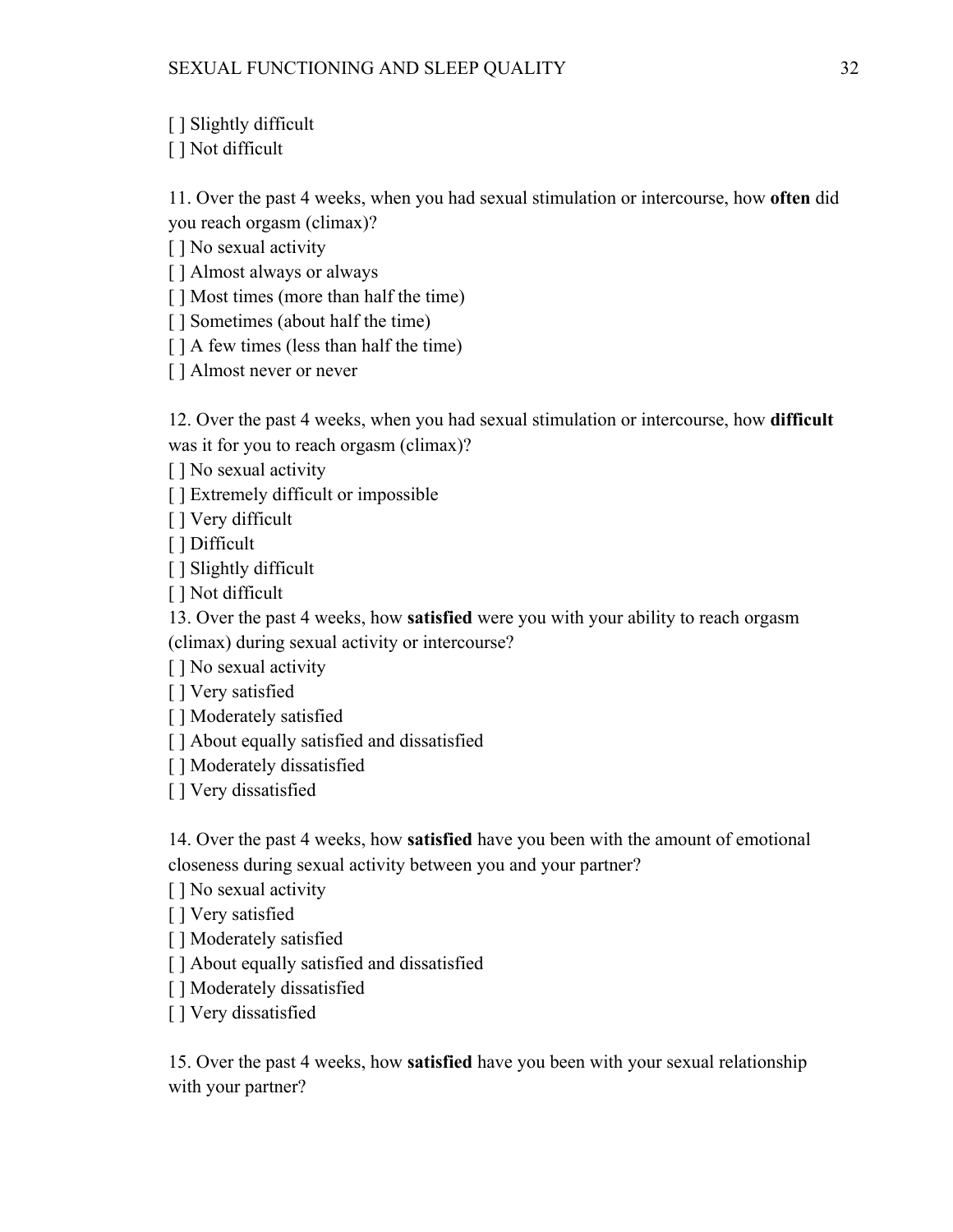[ ] Very satisfied

[ ] Moderately satisfied

[] About equally satisfied and dissatisfied

[] Moderately dissatisfied

[ ] Very dissatisfied

16. Over the past 4 weeks, how **satisfied** have you been with your overall sexual life?

[ ] Very satisfied

[ ] Moderately satisfied

[] About equally satisfied and dissatisfied

[ ] Moderately dissatisfied

[ ] Very dissatisfied

17. Over the past 4 weeks, how **often** did you experience discomfort or pain during vaginal penetration?

[ ] Did not attempt intercourse

[ ] Almost always or always

[ ] Most times (more than half the time)

[ ] Sometimes (about half the time)

[ ] A few times (less than half the time)

[ ] Almost never or never

18. Over the past 4 weeks, how **often** did you experience discomfort or pain following vaginal penetration?

[ ] Did not attempt intercourse

[ ] Almost always or always

[ ] Most times (more than half the time)

[ ] Sometimes (about half the time)

[ ] A few times (less than half the time)

[ ] Almost never or never

19. Over the past 4 weeks, how would you rate your **level** (degree) of discomfort or pain during or following vaginal penetration?

[ ] Did not attempt intercourse

[ ] Very high

[ ] High

[ ] Moderate

[ ] Low

[ ] Very low or none at all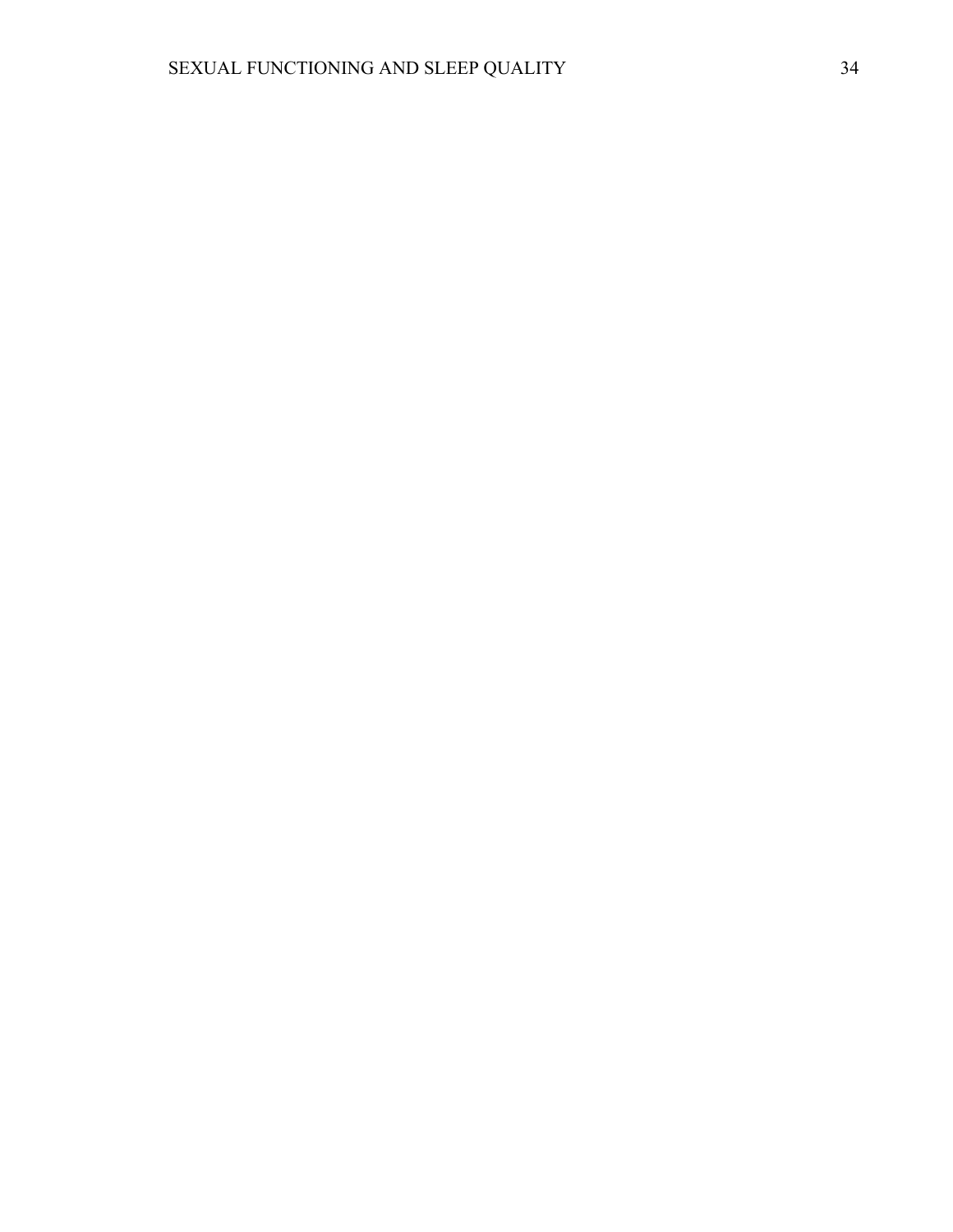# APPENDIX D **Medical Checklist**

## **Medical Conditions**

Cancer (if so, what kind) Thyroid disorder (hypo, hyper, para) Bleeding problems (anemia, hemophilia, etc.) Blood Pressure Problems (high, low) GI disorders Heart Problems (murmur, pacemaker, etc.) Chronic Pain (if so, describe) Diabetes Breathing Problems (asthma, etc.) Neurological Problems (stroke, migraine, etc.) Autoimmune Disorders STIs Sleep Disorders **Prescription Checklist** Antidepressants Anxiety Medications Heart Medications Stimulant Medications (Adderall, Ritalin, etc.) Insulin Pain Medications

## **Substances (please indicate amount per week beside check)** Stimulants

- Cocaine
- Adderall/Ritalin
- Methamphetamine

## Depressants

- Alcohol
- Heroin
- Codeine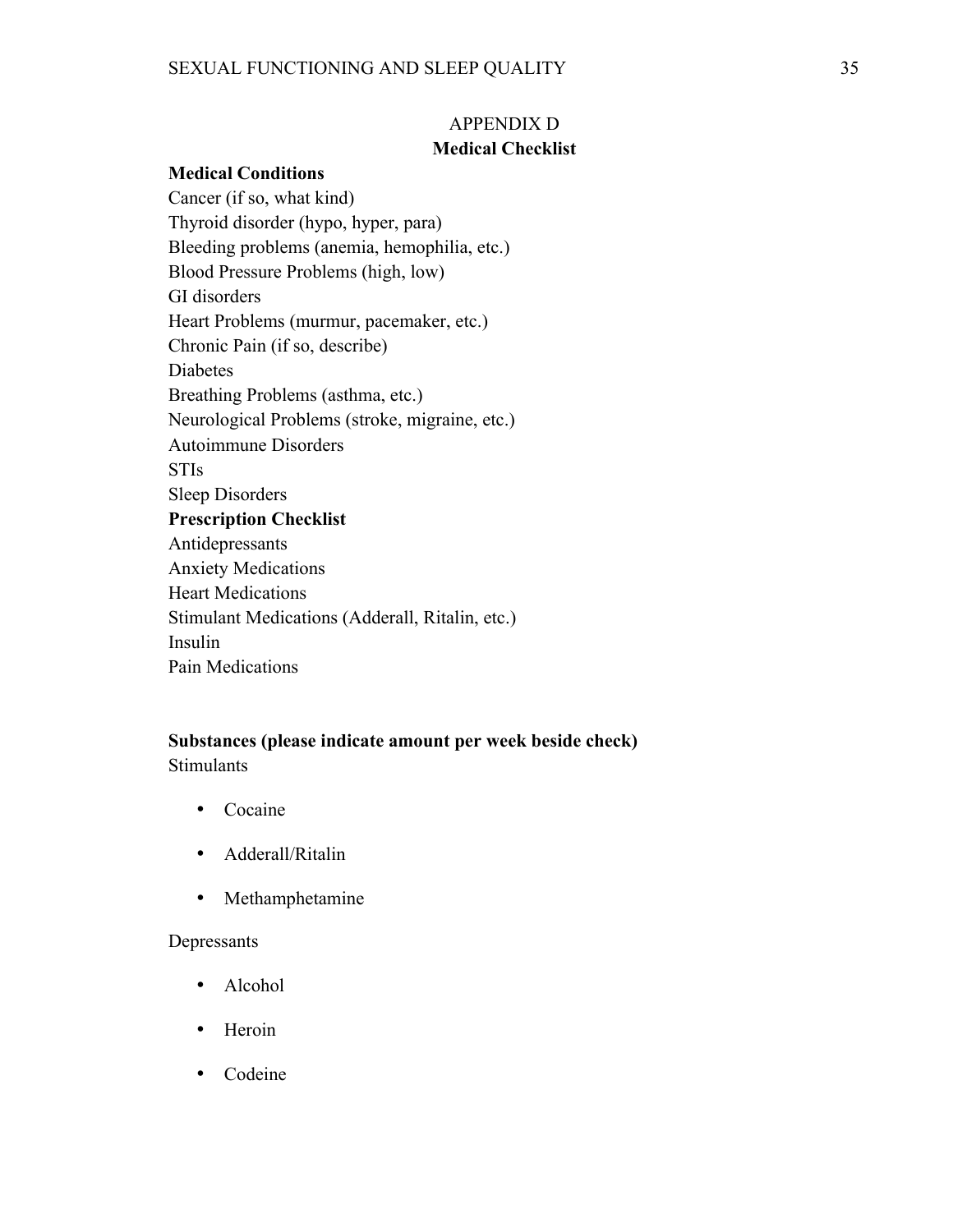• Hydrocodone/Oxycodone

# Hallucinogens

- MDMA/ecstasy
- LSD
- Psilocybin Mushrooms

# Cannabis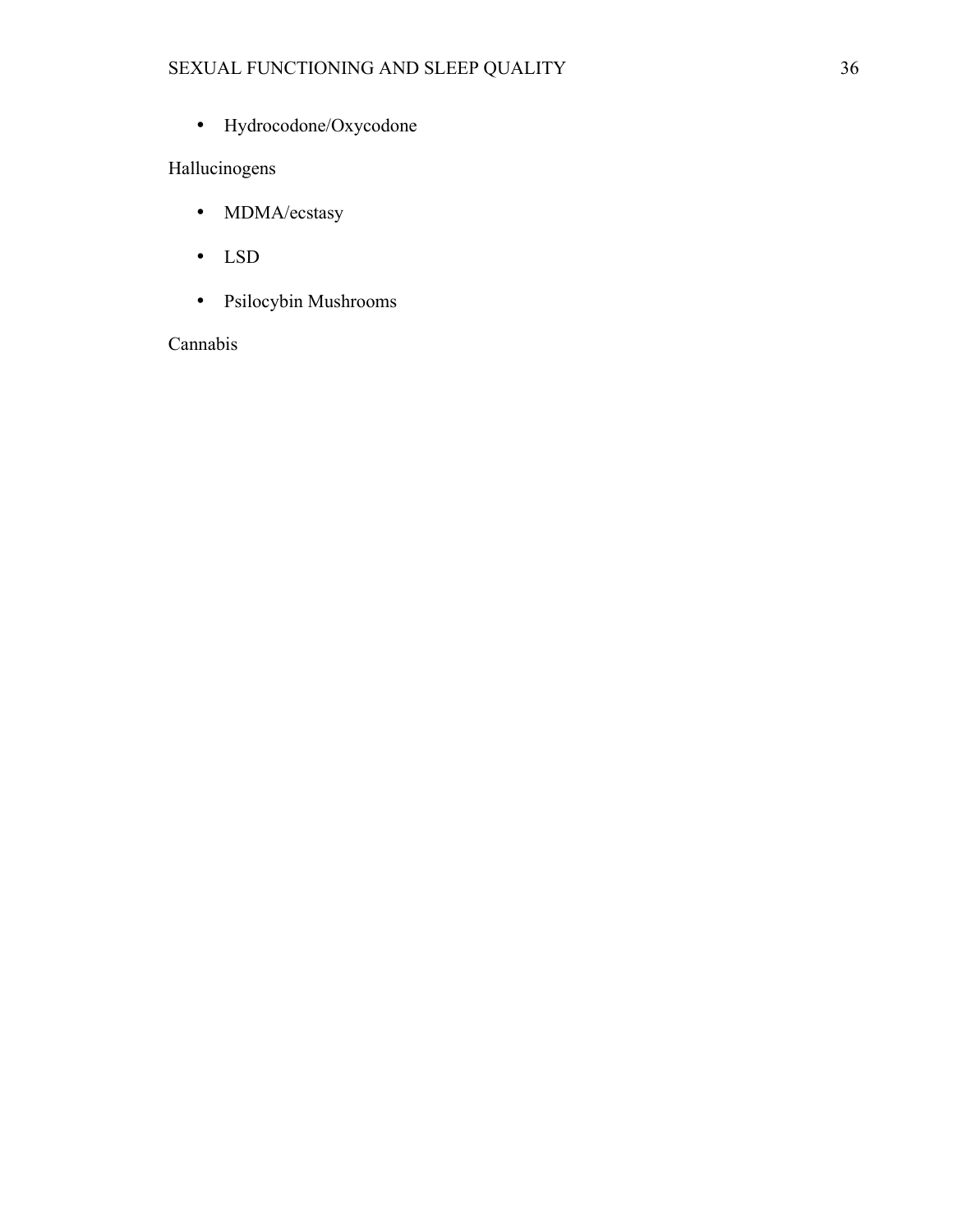# APPENDIX E **Pittsburgh Sleep Quality Index**

INSTRUCTIONS:

The following questions relate to your usual sleep habits during the past month only. Your answers should indicate the most accurate reply for the majority of days and nights in the past month. Please answer all questions.

1. During the past month, what time have you usually gone to bed at night?

BED TIME \_\_\_\_\_\_\_\_\_\_\_

2. During the past month, how long (in minutes) has it usually taken you to fall asleep each night?

NUMBER OF MINUTES \_\_\_\_\_\_\_\_\_\_\_

3. During the past month, what time have you usually gotten up in the morning?

GETTING UP TIME

4. During the past month, how many hours of actual sleep did you get at night? (This may be different than the number of hours you spent in bed.)

HOURS OF SLEEP PER NIGHT

*For each of the remaining questions, check the one best response. Please answer all questions.* 

5. During the past month, how often have you had trouble sleeping because you . . .

a) Cannot get to sleep within 30 minutes

| Not during the                                         | Less than   | Once or twice | Three or more |
|--------------------------------------------------------|-------------|---------------|---------------|
| past month                                             | once a week | a week        | times a week  |
| b) Wake up in the middle of the night or early morning |             |               |               |
| Not during the                                         | Less than   | Once or twice | Three or more |
| past month                                             | once a week | a week        | times a week  |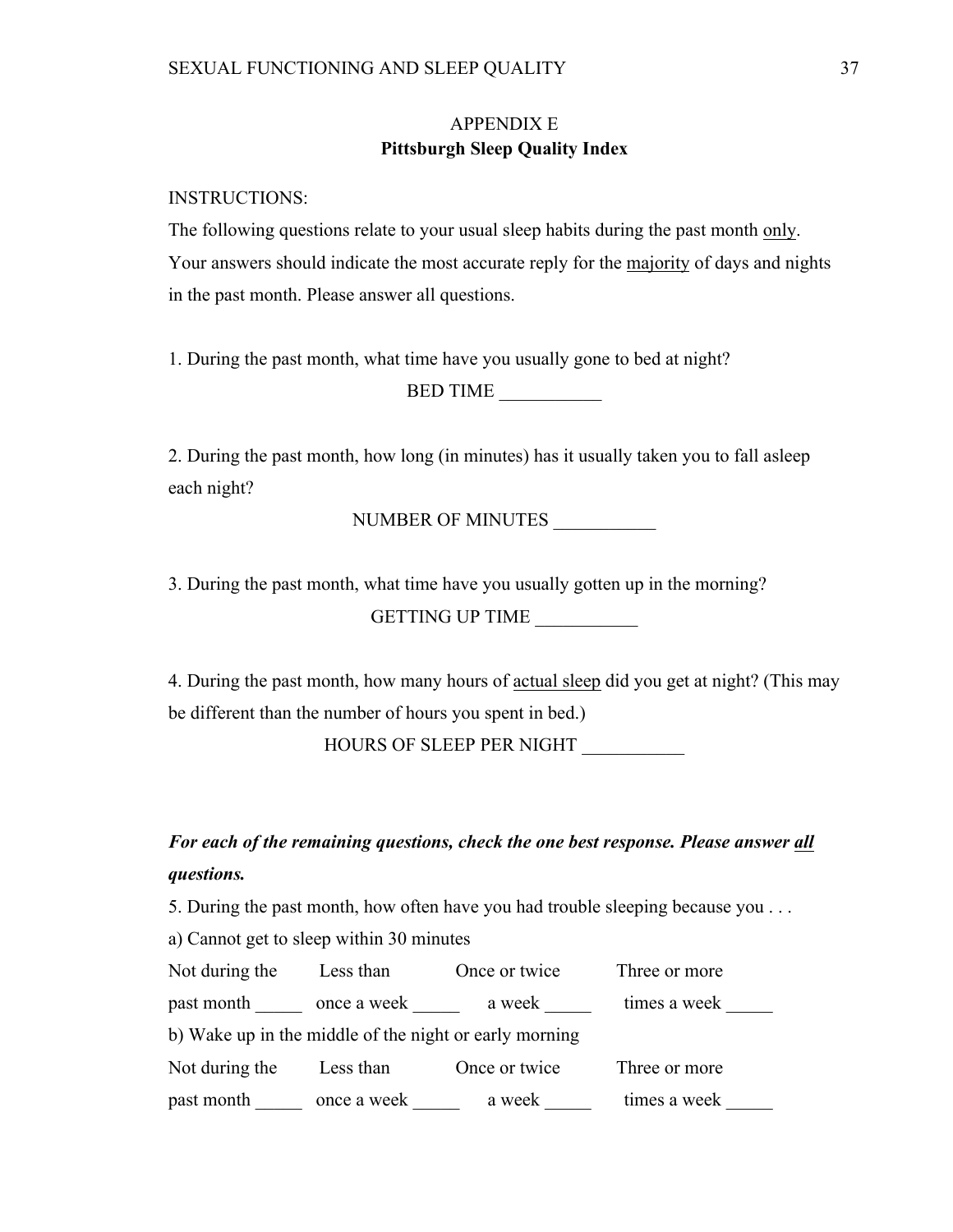|                                     |  | Not during the Less than Once or twice Three or more |                                                                          |  |
|-------------------------------------|--|------------------------------------------------------|--------------------------------------------------------------------------|--|
|                                     |  |                                                      | past month _______ once a week _______ a week ______ times a week ______ |  |
| d) Cannot breathe comfortably       |  |                                                      |                                                                          |  |
|                                     |  | Not during the Less than Once or twice Three or more |                                                                          |  |
|                                     |  |                                                      | past month _______ once a week ______ a week ______ times a week ______  |  |
| e) Cough or snore loudly            |  |                                                      |                                                                          |  |
|                                     |  | Not during the Less than Once or twice Three or more |                                                                          |  |
|                                     |  |                                                      | past month _______ once a week ______ a week ______ times a week ______  |  |
| f) Feel too cold                    |  |                                                      |                                                                          |  |
|                                     |  | Not during the Less than Once or twice Three or more |                                                                          |  |
|                                     |  |                                                      | past month _______ once a week ______ a week ______ times a week ______  |  |
|                                     |  |                                                      |                                                                          |  |
| g) Feel too hot                     |  |                                                      |                                                                          |  |
|                                     |  | Not during the Less than Once or twice Three or more |                                                                          |  |
|                                     |  |                                                      | past month _______ once a week ______ a week ______ times a week ______  |  |
| h) Had bad dreams                   |  |                                                      |                                                                          |  |
|                                     |  | Not during the Less than Once or twice Three or more |                                                                          |  |
|                                     |  |                                                      | past month _______ once a week ______ a week ______ times a week ______  |  |
| i) Have pain                        |  |                                                      |                                                                          |  |
|                                     |  | Not during the Less than Once or twice Three or more |                                                                          |  |
|                                     |  |                                                      | past month ______ once a week ______ a week ______ times a week ______   |  |
| j) Other reason(s), please describe |  |                                                      |                                                                          |  |

c) Have to get up to use the bathroom

How often during the past month have you had trouble sleeping because of this? Not during the Less than Once or twice Three or more past month once a week a week times a week here a week here a week a seek and the same a week and the same a week  $\sim$ 6. During the past month, how would you rate your sleep quality overall? Very good \_\_\_\_\_\_\_\_\_\_\_ Fairly good \_\_\_\_\_\_\_\_\_\_\_ Fairly bad \_\_\_\_\_\_\_\_\_\_\_

 $\mathcal{L}_\text{max} = \mathcal{L}_\text{max} = \mathcal{L}_\text{max} = \mathcal{L}_\text{max} = \mathcal{L}_\text{max} = \mathcal{L}_\text{max} = \mathcal{L}_\text{max} = \mathcal{L}_\text{max} = \mathcal{L}_\text{max} = \mathcal{L}_\text{max} = \mathcal{L}_\text{max} = \mathcal{L}_\text{max} = \mathcal{L}_\text{max} = \mathcal{L}_\text{max} = \mathcal{L}_\text{max} = \mathcal{L}_\text{max} = \mathcal{L}_\text{max} = \mathcal{L}_\text{max} = \mathcal{$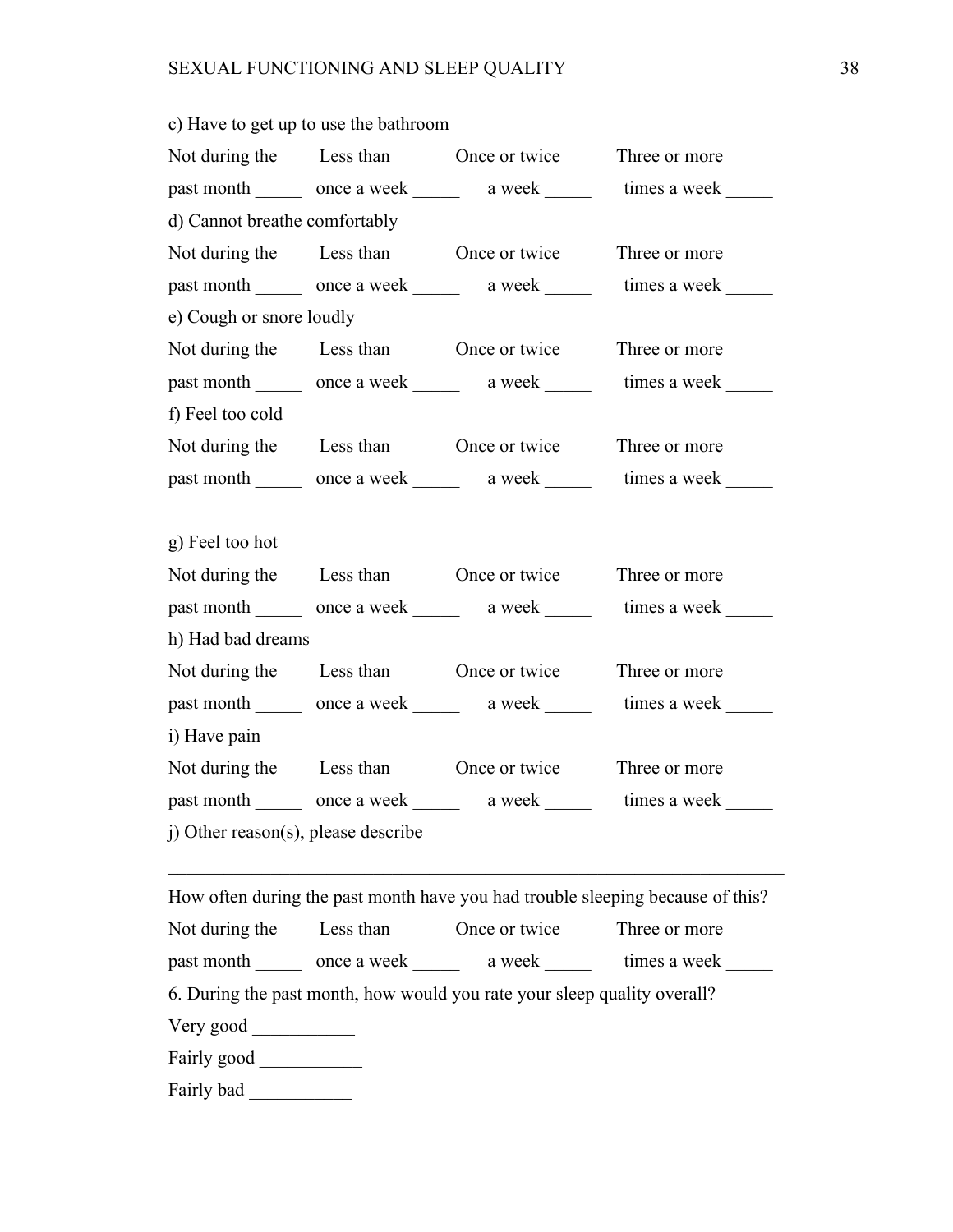Very bad \_\_\_\_\_\_\_\_\_\_\_

|                                               |  |                                                      | 7. During the past month, how often have you taken medicine to help you sleep         |  |
|-----------------------------------------------|--|------------------------------------------------------|---------------------------------------------------------------------------------------|--|
| (prescribed or "over the counter")?           |  |                                                      |                                                                                       |  |
|                                               |  | Not during the Less than Once or twice Three or more |                                                                                       |  |
|                                               |  |                                                      | past month ______ once a week ______ a week ______ times a week _____                 |  |
|                                               |  |                                                      | 8. During the past month, how often have you had trouble staying awake while driving, |  |
| eating meals, or engaging in social activity? |  |                                                      |                                                                                       |  |
|                                               |  | Not during the Less than Once or twice Three or more |                                                                                       |  |
|                                               |  |                                                      | past month _______ once a week ______ a week ______ times a week ______               |  |
|                                               |  |                                                      | 9. During the past month, how much of a problem has it been for you to keep up enough |  |
| enthusiasm to get things done?                |  |                                                      |                                                                                       |  |
|                                               |  |                                                      |                                                                                       |  |
| Only a very slight problem                    |  |                                                      |                                                                                       |  |
|                                               |  |                                                      |                                                                                       |  |
| A very big problem                            |  |                                                      |                                                                                       |  |
| 10. Do you have a bed partner or room mate?   |  |                                                      |                                                                                       |  |
|                                               |  |                                                      |                                                                                       |  |
| Partner/room mate in other room               |  |                                                      |                                                                                       |  |
|                                               |  |                                                      |                                                                                       |  |
|                                               |  |                                                      |                                                                                       |  |
|                                               |  |                                                      |                                                                                       |  |
|                                               |  |                                                      |                                                                                       |  |

If you have a room mate or bed partner, ask him/her how often in the past month you have had…

a) Loud snoring Not during the  $L$ 

| Not during the | Less than   | Once or twice | Three or more |  |
|----------------|-------------|---------------|---------------|--|
| past month     | once a week | a week        | times a week  |  |

b) Long pauses between breaths while asleep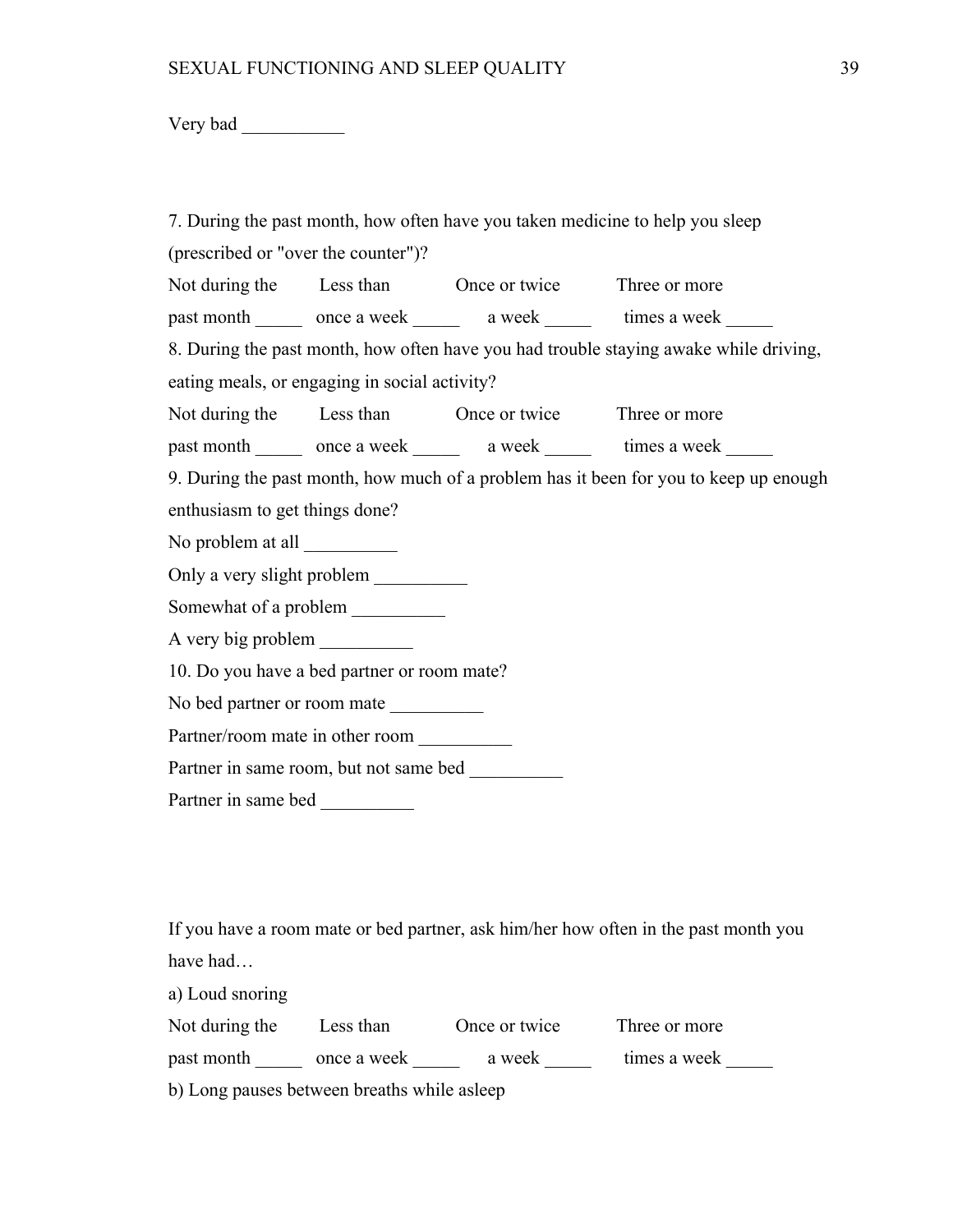# SEXUAL FUNCTIONING AND SLEEP QUALITY 40

|                                                                                                                                                                                                                                      |  | Not during the Less than Once or twice     | Three or more |  |
|--------------------------------------------------------------------------------------------------------------------------------------------------------------------------------------------------------------------------------------|--|--------------------------------------------|---------------|--|
|                                                                                                                                                                                                                                      |  | past month once a week a week times a week |               |  |
| c) Legs twitching or jerking while you sleep                                                                                                                                                                                         |  |                                            |               |  |
|                                                                                                                                                                                                                                      |  | Not during the Less than Once or twice     | Three or more |  |
|                                                                                                                                                                                                                                      |  | past month once a week a week times a week |               |  |
| d) Episodes of disorientation or confusion during sleep                                                                                                                                                                              |  |                                            |               |  |
|                                                                                                                                                                                                                                      |  | Not during the Less than Once or twice     | Three or more |  |
|                                                                                                                                                                                                                                      |  | past month once a week a week times a week |               |  |
| e) Other restlessness while you sleep; please                                                                                                                                                                                        |  |                                            |               |  |
| describe <u>contract and the contract of the contract of the contract of the contract of the contract of the contract of the contract of the contract of the contract of the contract of the contract of the contract of the con</u> |  |                                            |               |  |
|                                                                                                                                                                                                                                      |  | Not during the Less than Once or twice     | Three or more |  |
|                                                                                                                                                                                                                                      |  | past month once a week a week              | times a week  |  |